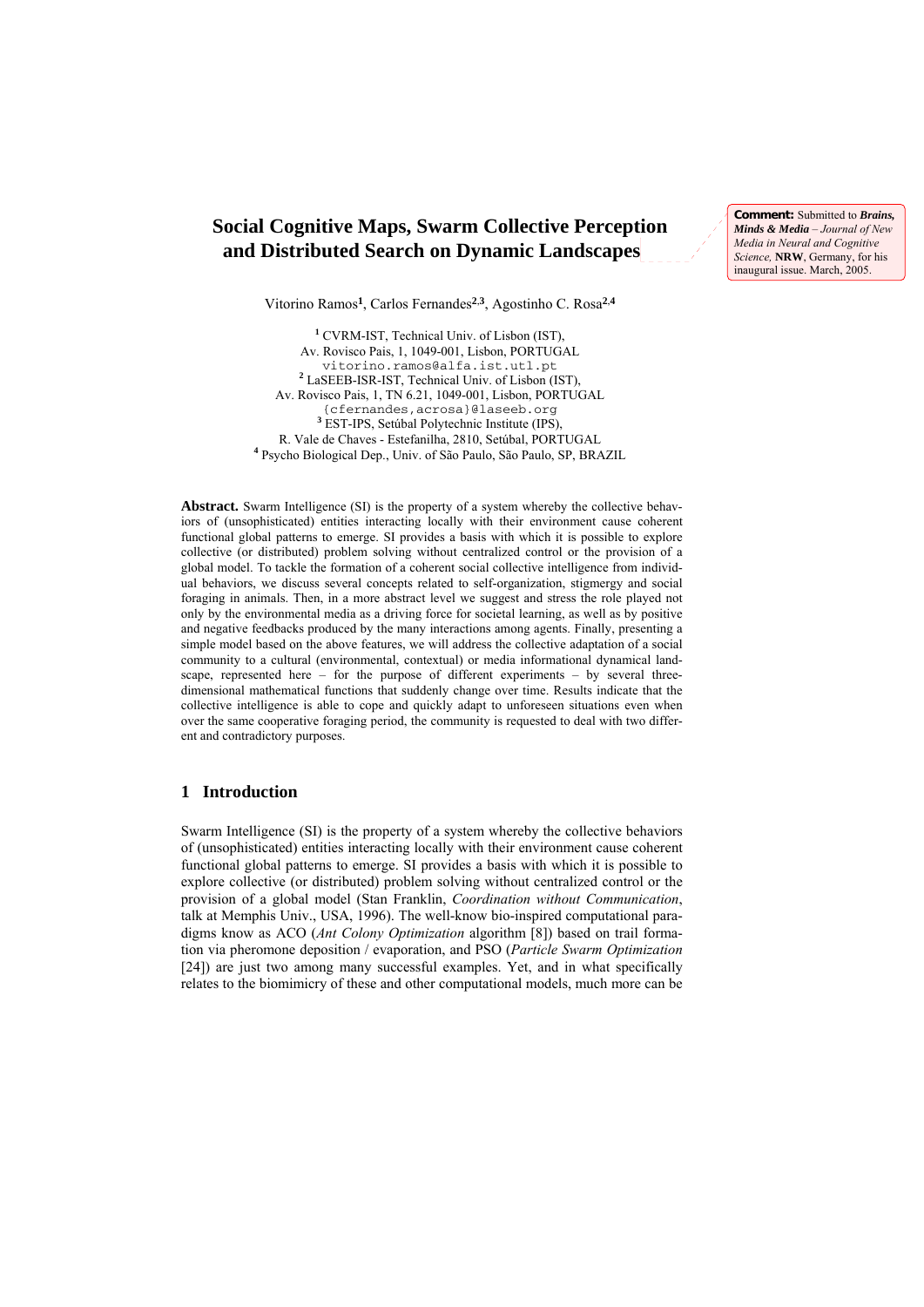of useful employ, namely the social foraging behavior theories of many species, which can provide us with consistent hints to algorithmic approaches for the construction of social cognitive maps, self-organization, coherent swarm perception and intelligent distributed search, with direct applications in a high variety of social sciences and engineering fields. In the present work, we will address the collective adaptation of a social community to a cultural (environmental, contextual) or informational dynamical landscape, represented here – for the purpose of different experiments – by several three-dimensional mathematical functions that change over time. Flocks of migrating birds and schools of fish are familiar examples of spatial selforganized patterns formed by living organisms through social foraging. Such aggregation patterns are observed not only in colonies of organisms as simple as single-cell bacteria, as interesting as social insects like ants and termites as well as in colonies of multi-cellular vertebrates as complex as birds and fish but also in human societies [14]. Wasps, bees, ants and termites all make effective use of their environment and resources by displaying collective "swarm" intelligence. For example, termite colonies build nests with a complexity far beyond the comprehension of the individual termite, while ant colonies dynamically allocate labor to various vital tasks such as foraging or defense without any central decision-making ability [8,53]. Slime mould is another perfect example. These are very simple cellular organisms with limited motile and sensory capabilities, but in times of food shortage they aggregate to form a mobile slug capable of transporting the assembled individuals to a new feeding area. Should food shortage persist, they then form into a fruiting body that disperses their spores using the wind, thus ensuring the survival of the colony [30,44,53].

New research suggests that microbial life can be even richer: highly social, intricately networked, and teeming with interactions [47]. Bassler [3] and other researchers have determined that bacteria communicate using molecules comparable to pheromones. By tapping into this cell-to-cell network, microbes are able to collectively track changes in their environment, conspire with their own species, build mutually beneficial alliances with other types of bacteria, gain advantages over competitors, and communicate with their hosts - the sort of collective strategizing typically ascribed to bees, ants, and people, not to bacteria. Eshel Ben-Jacob [6] indicate that bacteria have developed intricate communication capabilities (e.g. quorum-sensing, chemotactic signalling and plasmid exchange) to cooperatively self-organize into highly structured colonies with elevated environmental adaptability, proposing that they maintain linguistic communication. Meaning-based communication permits colonial identity, intentional behavior (e.g. pheromone-based courtship for mating), purposeful alteration of colony structure (e.g. formation of fruiting bodies), decision-making (e.g. to sporulate) and the recognition and identification of other colonies – features we might begin to associate with a bacterial social intelligence. Such a social intelligence, should it exist, would require going beyond communication to encompass unknown additional intracellular processes to generate inheritable colonial memory and commonly shared genomic context. Moreover, Eshel [5,4] argues that colonies of bacteria are able to communicate and even alter their genetic makeup in response to environmental challenges, asserting that the lowly bacteria colony is capable of computing better than the best computers of our time, and attributes to them properties of creativity, intelligence, and even self-awareness.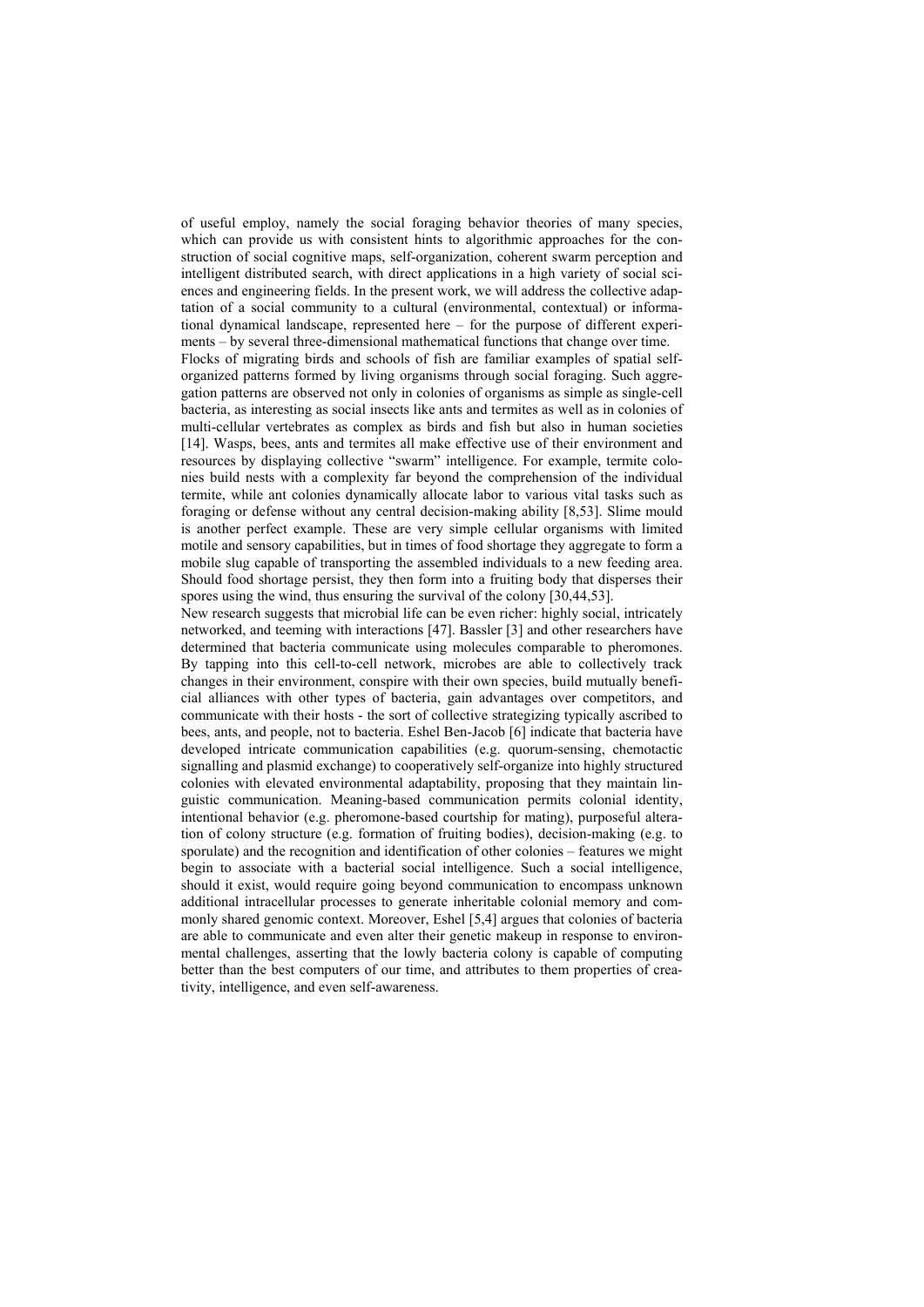These self-organizing distributed capabilities were also found in plants. Peak and coworkers [37,2] point out that plants may regulate their uptake and loss of gases by distributed computation – using information processing that involves communication between many interacting units (their *stomata*). As described by Ball [2], leaves have openings called stomata that open wide to let  $CO<sub>2</sub>$  in, but close up to prevent precious water vapour from escaping. Plants attempt to regulate their stomata to take in as much  $CO<sub>2</sub>$  as possible while losing the least amount of water. But they are limited in how well they can do this: leaves are often divided into patches where the stomata are either open or closed, which reduces the efficiency of  $CO<sub>2</sub>$  uptake. By studying the distributions of these patches of open and closed stomata in leaves of the cocklebur plant, Peak et al. [37] found specific patterns reminiscent of distributed computing. Patches of open or closed stomata sometimes move around a leaf at constant speed, for example. What's striking is that it is the same form of mechanism that is widely thought to regulate how ants forage. The signals that each ant sends out to other ants, by laying down chemical trails of pheromone, enable the ant community as a whole to find the most abundant food sources. Wilson [54] showed that ants emit specific pheromones and identified the chemicals, the glands that emitted them and even the fixed action responses to each of the various pheromones. He found that pheromones comprise a medium for communication among the ants, allowing fixed action collaboration, the result of which is a group behaviour that is adaptive where the individual's behaviours are not.

Some other authors also defend this self-organizing realm into brain function. As defended in [12], the self-organization of ants into a swarm and the self-organization of neurons into a brain-like structure are similar in many respects. As described earlier in here, swarms of social insects construct trails and networks of regular traffic via a process of pheromone laying and following. These patterns constitute what is known in brain science as a cognitive map. The main differences lies in the fact that insects write their spatial memories in the environment, while the mammalian cognitive map lies inside the brain, a detail that also constitutes an important advantage for artificial cognitive map formation in digital realms presented in past models [39]. As mentioned by the two authors, this analogy can be more than a poetic image, and can be further justified by a direct comparison with the neural processes associated with the construction of cognitive maps in the hippocampus. In [54], Wilson forecasted the eventual appearance of what he called "a stochastic theory of mass behavior" and asserted that "the reconstruction of mass behaviors from the behaviors of single colony members is the central problem of insect sociobiology". He forecasted that our understanding of individual insect behavior together with the sophistication with which we will able to analyze their collective interaction would advance to the point were we would one day posses a detailed, even quantitative, understanding of how individual "probability matrices" would lead to mass action at the level of the colony. As stated in [12], by replacing *colony members* with *neurons*, *mass behaviors* or *colony* by *brain behavior* and *insect sociobiology* with *brain science* the above paragraph could describe the paradigm shifts in the last twenty-five years of progress in the brain sciences [54] and Artificial Intelligence (AI) research. From traditional AI to cognitive sciences and connectionist models. In contrast with symbol processing and traditional AI approaches, in connectionist models representations of any phe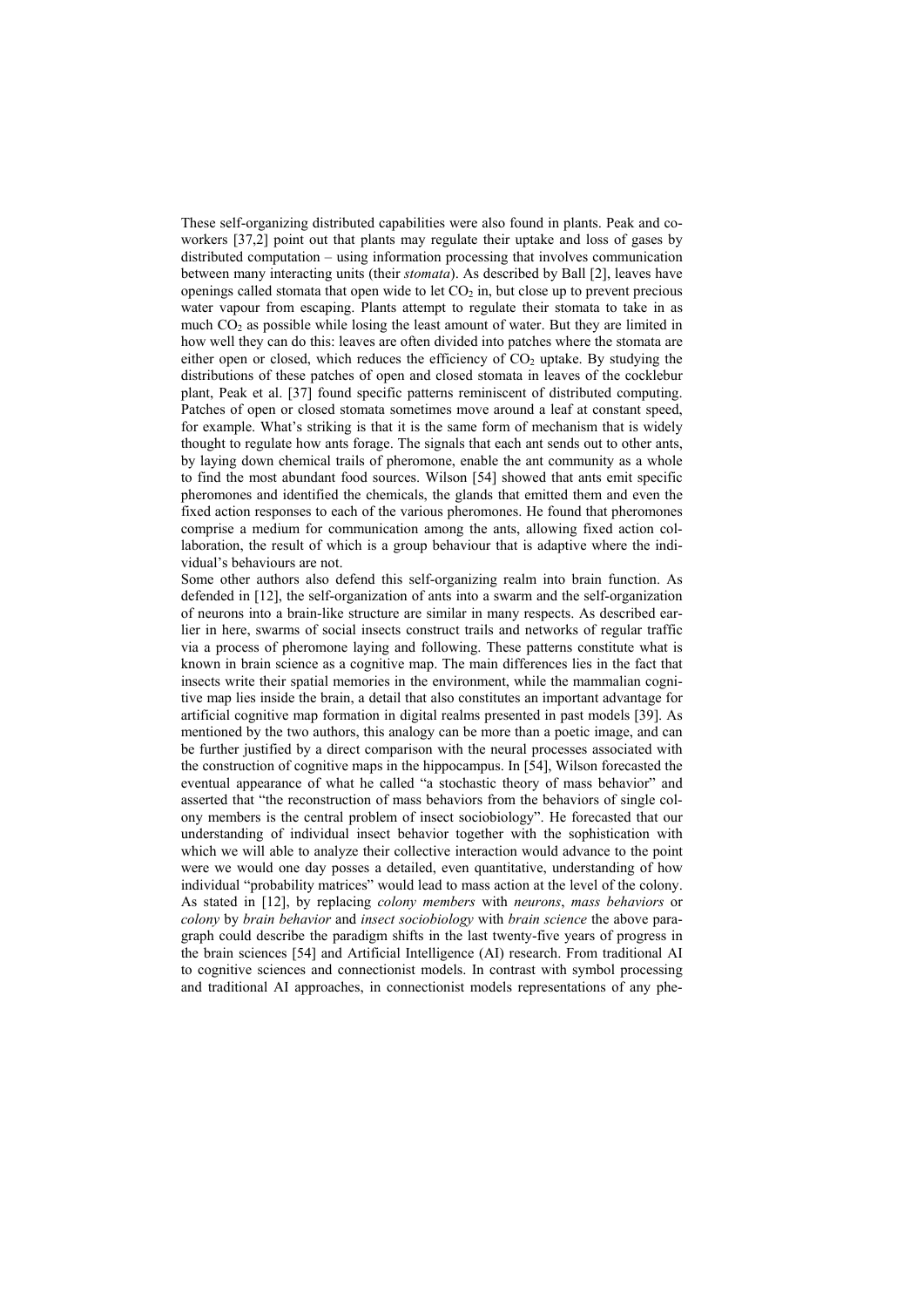nomena are dynamically stored in the matrix of weights between pairs of processing elements and patterns to be retrieved are not explicitly stored anywhere. Retrieval is accomplished by activating a pattern of inputs, which is processed by the network of constituent elements, resulting in output of a recalled pattern. The answer is somewhere spread in the dynamics and interactions among several units of the system, not on the units itself, in conformity with Chris Langton's Artificial Life research area definition [26,40]. Either if these units are ants, bacteria, plants, fish, cells of an immune system or neurons. As recently stated by Chialvo [13,48], highly correlated brain dynamics produces synchronized states with no behavioral value, while weakly correlated dynamics prevents information flow. In [13], Chialvo discuss the idea put forward by Per Bak [1] that the working brain stays at an intermediate (critical) regime characterized by power-law correlations.

As early as 1979, Douglas Hofstadter [19,24] suggested that maybe the brain was like an ant colony. No single neuron in a brain contains knowledge in itself, it is only through their interaction that thinking can occur. As Hofstadter's Anteater explains:

*There is some degree of communication among the ants, just enough to keep them from wandering off completely at random. By this minimal communication they can remind each other that they are not alone but are cooperating with teammates. It takes a large number of ants, all reinforcing each other this way, to sustain any activity – such as trail building – for any length of time. Now my very hazy understanding of the operation of brain leads me to believe that something similar pertains to the firing of neurons*... (p. 316, [19]).

As acknowledged in [24], Hofstadter's view of ants is in line with the contemporary appreciation for the emergence of complex dynamical systems from the interactions of simple elements following simple rules. Like Hofstadter, Millonas [33,32,12] compares the communications network within a swarm of ants (pheromone-based and extremely dynamic) to the highly interconnected architecture of neurons in a brain. Both cases (*nodes* or *units* is in here an abstract term) can be described in terms of three characteristics: (1) their structure comprises a set of nodes and their interconnections, (2) the states of node variables change dynamically over time, and (3) there is learning – changes in the strengths of the connections among the nodes. An argument that goes in line with the famous Doyne Farmer's 1991 connectionism paper [16]. Millonas argues that the intelligence of an ant swarm arises during phase transitions – the same phase transitions that Langton described as defining the "edge of chaos" [27,26], or Wolfram's Class IV state [55], identifying a special dynamical regime – with open-ended novelty - squashed between chaotic regimes and the ones characterized by fixed points and cycle limits. Langton have suggested that the critical region between ordered and chaotic behaviour plays a central role in evolution, using a simple numerical parameter  $\lambda$  for the measure of complexity in a CA (Cellular Automata). Systems that are in a state lying close to this edge of chaos (a critical value of  $\lambda$ ) have the richest, most complex behaviour. This phase transition argument is also synchronized with the *Self-Organized Criticality* (SOC) theory of Per Bak [1], habitually recognized worldwide in his *sand pile* model, or in the frequency-size of earthquakes as well as city areas following a typical 1/*f* noise decay curve. As stated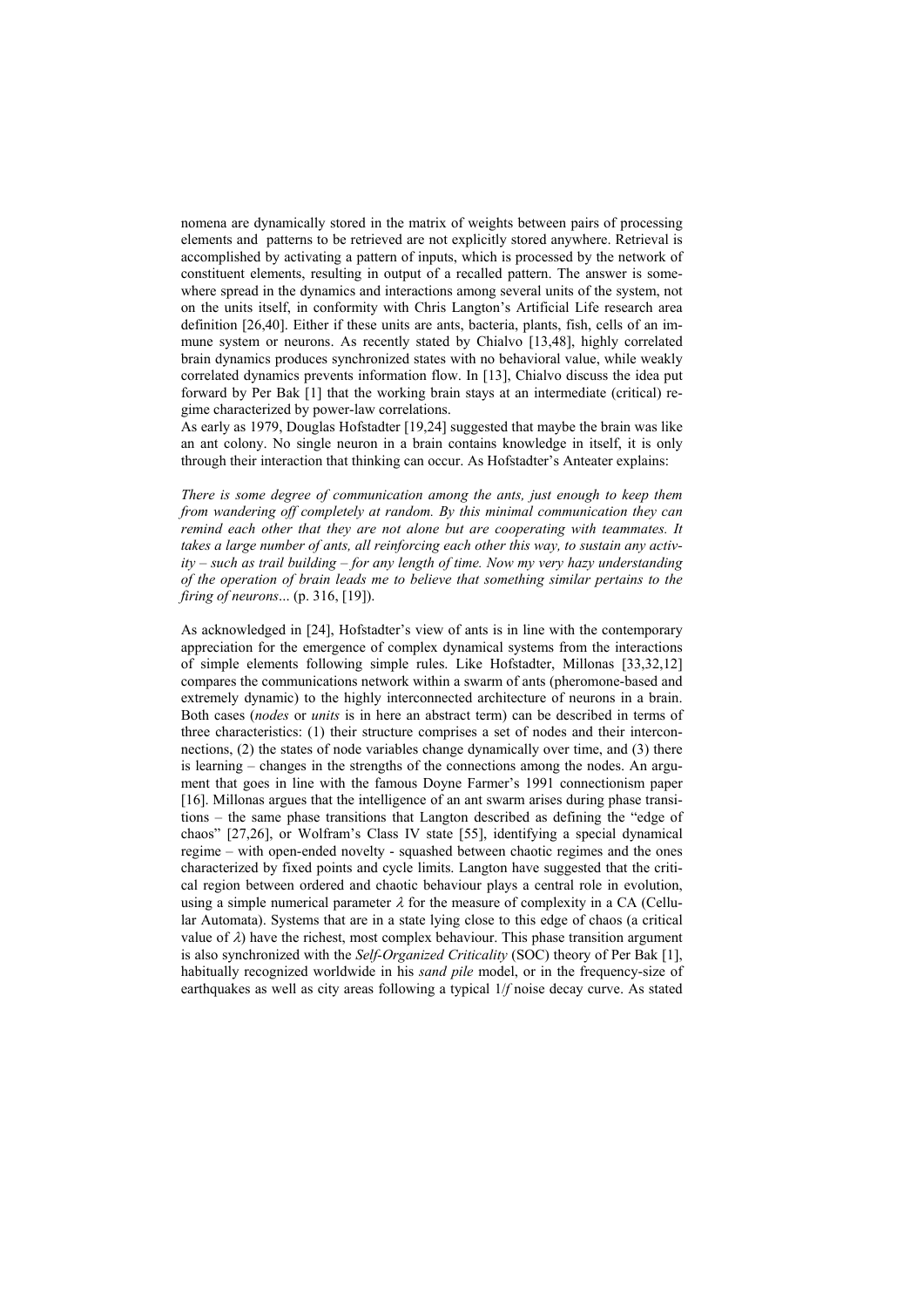in [24], the movements of ants are essentially random as there is no systematic pheromone pattern; activity is a function of two parameters, which are the strength of the pheromone and the attractiveness of the pheromone to the ants. If the pheromone distribution is random or if the attraction of ants to the pheromone is weak, then no aggregation pattern will form. On the other hand, if a too-strong pheromone concentration is established, or if the attraction of ants to the pheromone is very intense, then a suboptimal pattern may emerge, as the ants crowd together in a sort of pointless conformity. At the edge, though, at the very edge of chaos were the parameters are tuned correctly, the ants will explore and follow the pheromone signals, and wander from the swarm, and come back to it, and eventually coalesce into a pattern that is, most of the time, the shortest, most efficient path from any given point to any other.

In these real and simulated examples of insect accomplishments, we see optimization of various types, whether clustering items [41,42] or finding the shortest path through a landscape, with certain interesting characteristics. None of these instances include global evaluation of the situation: an insect can only detect its immediate environment. In contrast, optimization traditionally requires some method for evaluating the fitness of a solution, which seems to require that candidate solutions be compared to some standard, which may be a desired goal state (e.g. classical Genetic Algorithms) or the fitness of other solutions (e.g. co-evolved Genetic Algorithms). The bottom-up methods of the insect societies however, permit no evaluation – no ant knows how well the swarm is doing. In general, the method of pheromone indirect communication means that a more successful path will be somewhat more attractive, with an autocatalytic accumulation of pheromone resulting in the population's convergence on the most-fit behaviour – all done at the local level [24].

If an ant colony on his cyclic way from the nest to a food source (and back again), has only two possible branches around an obstacle, one bigger and the other smaller (*the bridge experiment* [7,52]), pheromone will accumulate – as times passes – on the shorter path, simple because any ant that sets out on that path will return sooner, passing the same points more frequently, and via that way, reinforcing the signal of that precise branch. Even if as we know, the pheromone evaporation rate is the same in both branches, the longer branch will faster vanish his pheromone, since there is not enough critical mass of individuals to keep it. On the other hand – in what appears to be a vastly pedagogic trick of Mother Nature - evaporation plays a critical role on the society. Without it, the final global decision or the phase transition will never happen. Moreover, without it, the whole colony can never adapt if the environment suddenly changes (e.g., the appearance of a third even shorter branch). While pheromone reinforcement plays a role as system's memory, evaporation allows the system to adapt and dynamically decide, without any type of centralized or hierarchical control.

Similar social foraging capabilities have also been a source of inspiration to some authors in the area of distributed Optimization and Control. Based on the biology and physics underlying the foraging behaviour of *E. coli* bacteria, Passino and Liu [36, 28,29] exploit a variety of bacterial swarming and social foraging behaviours, discussing how the control system on the *E. coli* dictates how foraging should proceed. From here, an algorithmic model is presented that emulates the distributed optimization process of the entire colony, with applications to a simple multiple-extremum function minimization problem, as well as  $-$  in a brief final discussion  $-$  to develop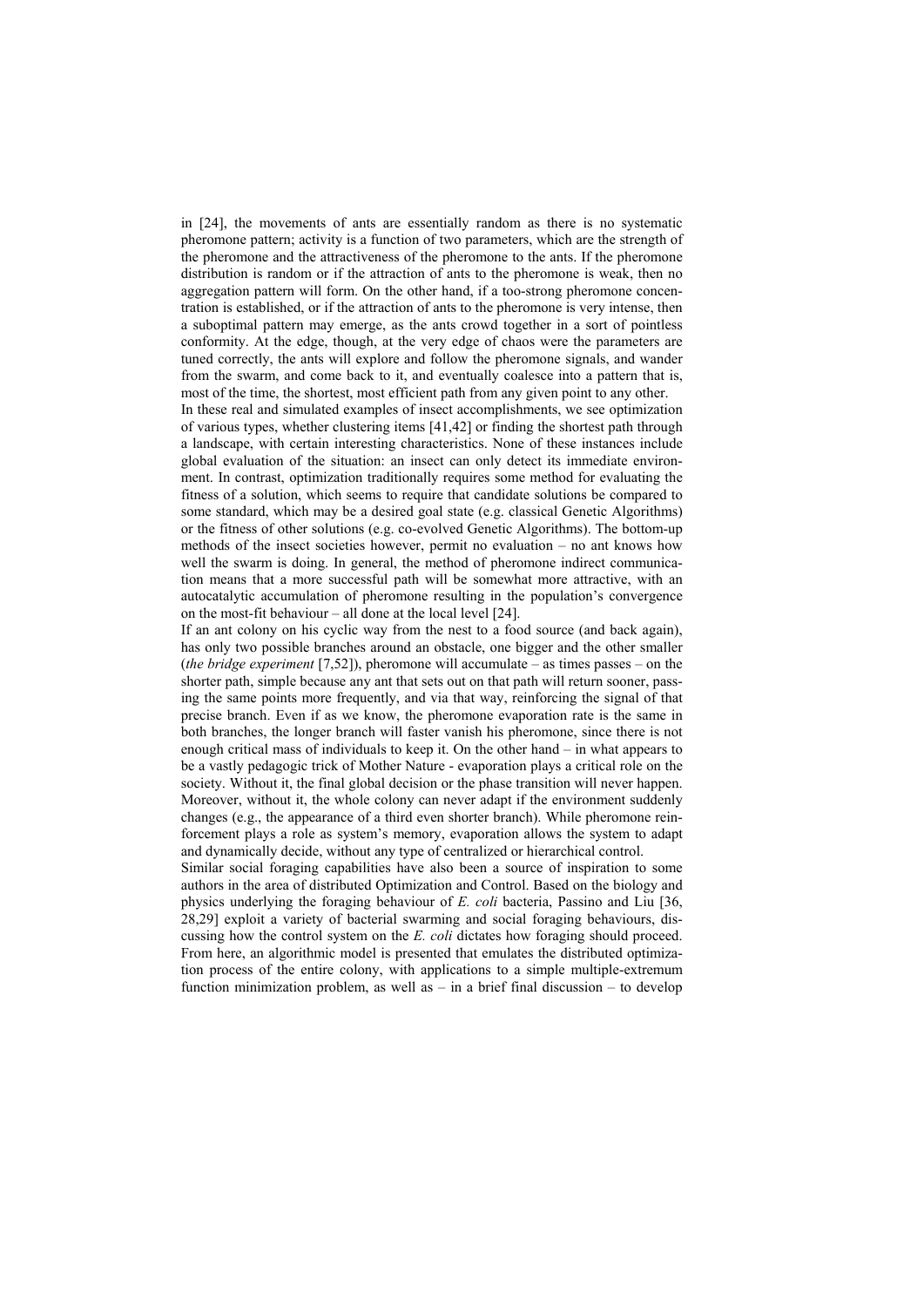adaptive controllers and cooperative control strategies for autonomous vehicles, a study later extended to noisy environments [29]. Other authors used similar bacterial colony approaches for the optimization of Mobile Robot path planning [46]. At a more theoretical level, Panait and Luke [35] presented recently a pheromone-based model for collaborative foraging, and in a very interesting previous work even studied how social foraging behaviours could computationally evolve [34].

Finally, other related paradigms and biology-inspired computing models [11] involve the research and developing of Artificial Immune Systems (AIS) [15,10]. The biological immune system is a highly parallel and distributed adaptive system. It uses learning, memory, and associative retrieval to solve recognition and classification tasks. In particular, it learns to recognize relevant patterns, remember patterns that have been seen previously, and use combinations to construct pattern detectors efficiently. These remarkable information-processing abilities of the immune system provide important aspects in the field of computation, as in the specific case of agentbased AIS systems provided by Grilo, Caetano and Rosa [18].

All these above mentioned aspects show how vital can be the study of social foraging for the development of new distributed search algorithms, and the construction of social cognitive maps, with interesting properties in collective memory, collective decision-making and swarm pattern detection. In the present work, we consider how mechanisms inspired by social insects, in particular chemical signaling, may be used to control large homogeneous populations of simple ant-like agents, so that the collective result of their individual behaviors is the achievement of a particular global goal. Specifically, the agents are required to move from a randomly distributed initial spatial configuration to a tightly constrained configuration, as a 3D landscape peak. In order to show that the system is highly robust as well extremely adaptive, we study the colony behavior when one landscape suddenly changes into another. To achieve it, we present a simple extended computer model based on pheromone distribution, which represents the memory of the recent history of the swarm, and in a sense it contains information which the individual ants are unable to hold or transmit. There is no direct communication between the organisms but a type of indirect communication through the *pheromonal* field. In this case, the environment plays a critical role on contextual learning among the collective. On the other hand, these artificial ants sense and act locally, so that control in the population as a whole is fully decentralized. Since, the main aspects relate to self-organization and stigmergy, we first introduce them in some detail as well as some universal guidelines that we consider relevant to the development of highly distributed swarm systems of any kind.

## **2 Self-Organization and Stigmergy**

Many structures built by social insects are the outcome of a process of selforganization, in which the repeated actions of the insects in the colony interact over time with the changing physical environment to produce a characteristic end state [20]. A major mediating factor is stigmergy [52], the elicitation of specific environment-changing behaviors by the sensory effects of local environment changes produced by previous and past behavior of the whole community. Stigmergy is a class of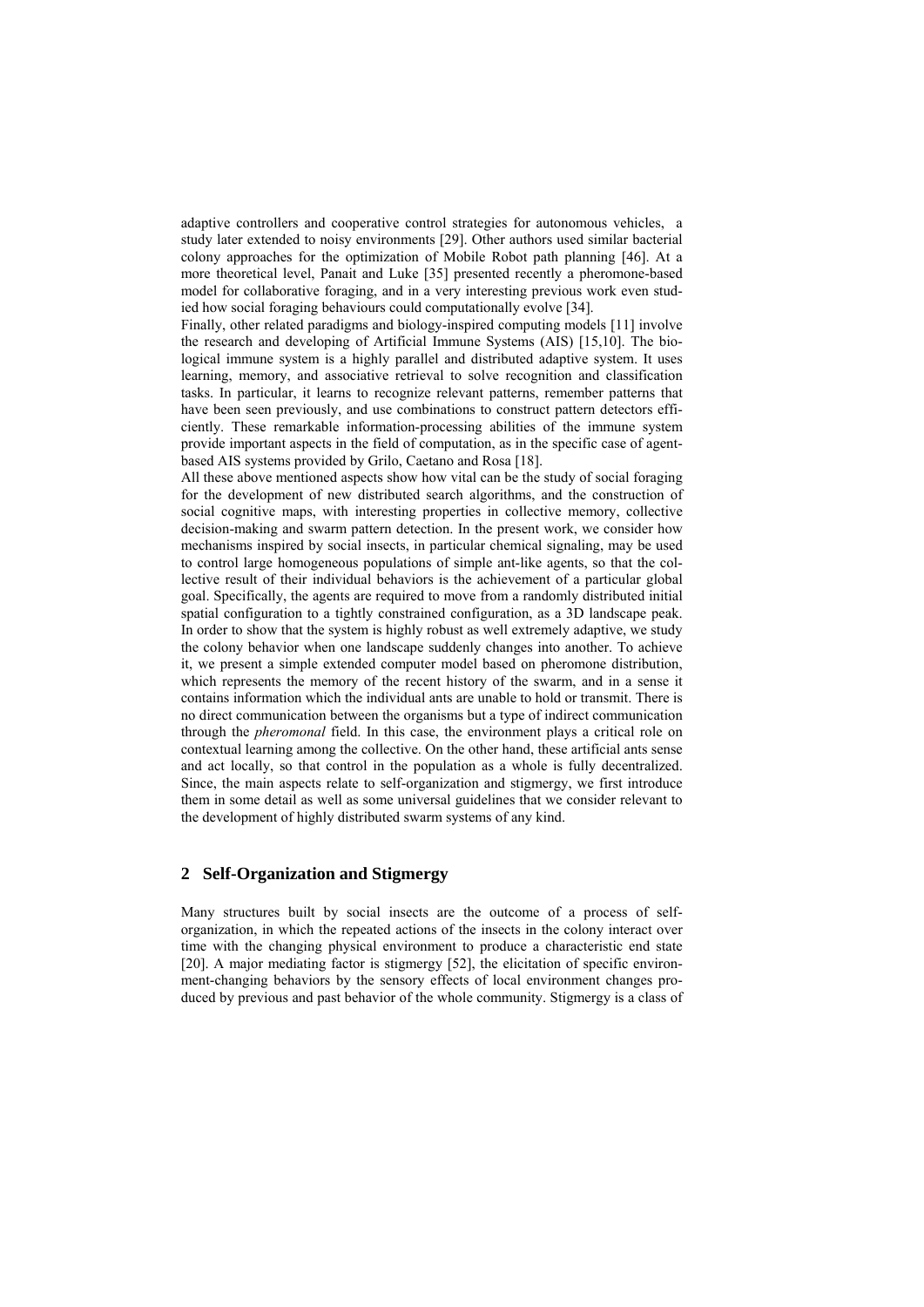mechanisms that mediate animal-animal interactions through artifacts or via indirect communication, providing a kind of environmental synergy, information gathered from work in progress, a distributed incremental learning and memory among the society. In fact, the work surface is not only where the constituent units meet each other and interact, as it is precisely where a dynamical cognitive map could be formed, allowing for the embodiment of adaptive memory, cooperative learning and perception [39]. Constituent units not only learn from the environment as they can change it over time. Its introduction in 1959 by Pierre-Paul Grassé<sup>1</sup> made it possible to explain what had been until then considered paradoxical observations: In an insect society individuals work as if they were alone while their collective activities appear to be coordinated. The stimulation of the workers by the very performances they have achieved is a significant one inducing accurate and adaptable response. The phrasing of his introduction of the term is worth noting (translated to English in [20]):

*The coordination of tasks and the regulation of constructions do not depend directly on the workers, but on the constructions themselves. The worker does not direct his work, but is guided by it. It is to this special form of stimulation that we give the name Stigmergy (stigma - wound from a pointed object, and ergon - work, product of labor = stimulating product of labor).* 

#### **2.1 The role of the Environment**

-

These self-organizing complex systems typically are comprised of a large number of frequently similar components or events, occurring at a common environment. Trough their process, a behavioral or physical pattern at the global-level of complexity, emerges solely from numerous interactions. As provided by Bonabeau and colleagues [7,9], self-organization (hereafter SO) refers to a set of dynamical mechanisms whereby structures appear at the global level of a system from interactions among its lower-level components. Moreover, the rules specifying the interactions among the system's constituent units are executed on the basis of purely local information, without reference to the global pattern, which is an emergent property of the system rather than a property imposed upon the system by an external ordering influence. On the other hand, because the global (collective) properties of the system often defy intuitive understanding of their origins, those properties may seem to appear mysteriously. There is nothing mystical or unscientific about their emergence, however [9]. Stigmergy is in fact, a well know example of self-organization in biological systems, and can provide not only vital clues in order to understand how the components can interact to produce a complex pattern, as can pinpoint simple biological

<sup>&</sup>lt;sup>1</sup> Grassé, P.P.: La reconstruction du nid et les coordinations inter-individuelles chez *Bellicositermes natalensis* et *Cubitermes sp*. La théorie de la stigmergie : Essai d'interpretation des termites constructeurs. *Insect Sociaux* (1959), 6, 41-83.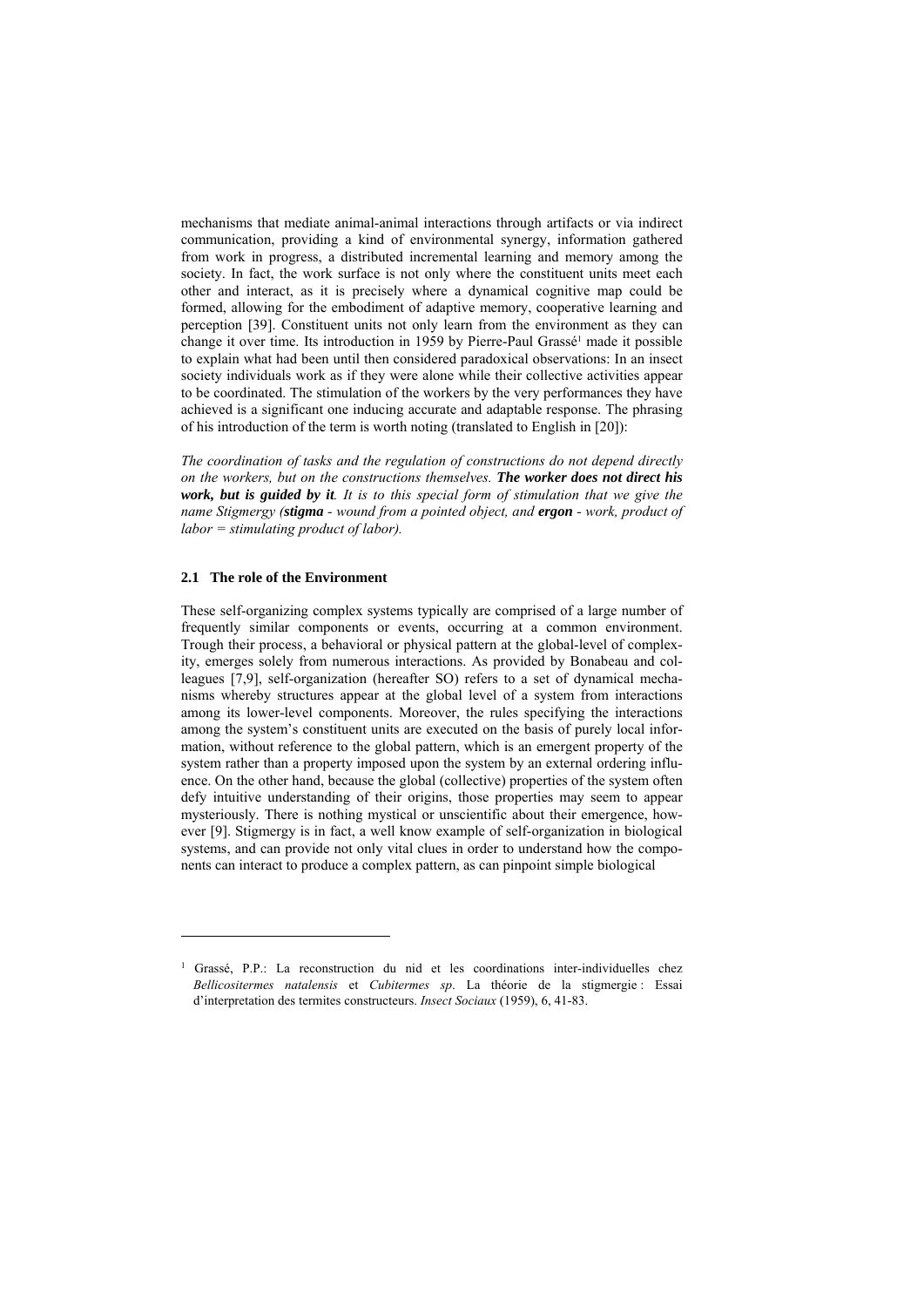| $\boldsymbol{A}$ | $t=1$      | $t=10$     | $t = 30$   | $t=40$                                                                                                                                                                                                                                                                                                                                                                                                        | $t = 50$   | $t = 80$   |
|------------------|------------|------------|------------|---------------------------------------------------------------------------------------------------------------------------------------------------------------------------------------------------------------------------------------------------------------------------------------------------------------------------------------------------------------------------------------------------------------|------------|------------|
| $t=100$          | $t=120$    | $t=150$    | $t=200$    | $t = 500$                                                                                                                                                                                                                                                                                                                                                                                                     | $t=1000$   | $t=1500$   |
| $t = 2000$       | $t = 2500$ | $t = 3000$ | $t = 3500$ | $t=4000$                                                                                                                                                                                                                                                                                                                                                                                                      | $t = 4500$ | $t = 5000$ |
| $t = 5500$       | $t = 6000$ | B          |            | Fig. $1 -$ One swarm (3000 ants) is thrown to<br>explore Kafka digital image $(A)$ for 6000 itera-<br>tions. At $t=100$ , the <i>Kafka</i> image <i>habitat</i> is re-<br>placed by <i>Red Ant</i> image $(B)$ . Evolutions of<br>swarm cognitive maps (pheromonal fields) are<br>shown for several iterations. Darker pixels corre-<br>spond to higher concentrations of pheromone.<br>Results from [39,40]. |            |            |

non-linear rules to achieve improved artificial intelligent systems, as those found within Swarm Intelligence [42,8]. A paradigmatic case is provided by the emergence of self-organization in social insects, by way of indirect interactions. An example could be provided by two individuals, who interact indirectly when one of them modifies the environment and the other responds to the new environment at a later time. Grassé showed that the coordination and regulation of building activities do not depend on the workers themselves but are mainly achieved by the nest structure: a stimulating configuration triggers the response of a termite worker, transforming the configuration into another configuration that may trigger in turn another (possibly different) action performed by the same termite or any other worker in the colony (*qualitative stigmergy*). Another well-known illustration of how stigmergy and selforganization can be combined into more subtle adaptive behaviors is recruitment in social insects. Self-organized trail laying via pheromone by individual ants (*quantitative stigmergy*) is a way of modifying the environment to communicate with nest mates that follow such trails [12,39]. It appears that task performance by some workers decreases the need for more task performance: for instance, nest cleaning by some workers reduces the need for nest cleaning [8]. Therefore, nest mates communicate to other nest mates by modifying the environment (cleaning the nest), and nest mates respond to the modified environment (by not engaging in nest cleaning); that is, stigmergy.

Division of labor is another paradigmatic phenomenon of stigmergy. Simultaneous task performance (parallelism) by specialized workers is believed to be more efficient than sequential task performance by unspecialized workers [21]. Parallelism avoids task switching, which costs energy and time. A key feature of division of labor is its plasticity, being rarely rigid [43]. The ratios of workers performing the different tasks that maintain the colony's viability and reproductive success can vary in response to internal perturbations or external challenges. In other words, local perception and action taken by each agent can evolve adaptive and flexible problem-solving mechanisms, or emerge communication among many parts, at the colony level.

Another crucial example is how ants form piles of items such as dead bodies (corpses), larvae, or grains of sand. There again, stigmergy is at work: ants deposit items at initially random locations. When other ants perceive deposited items, they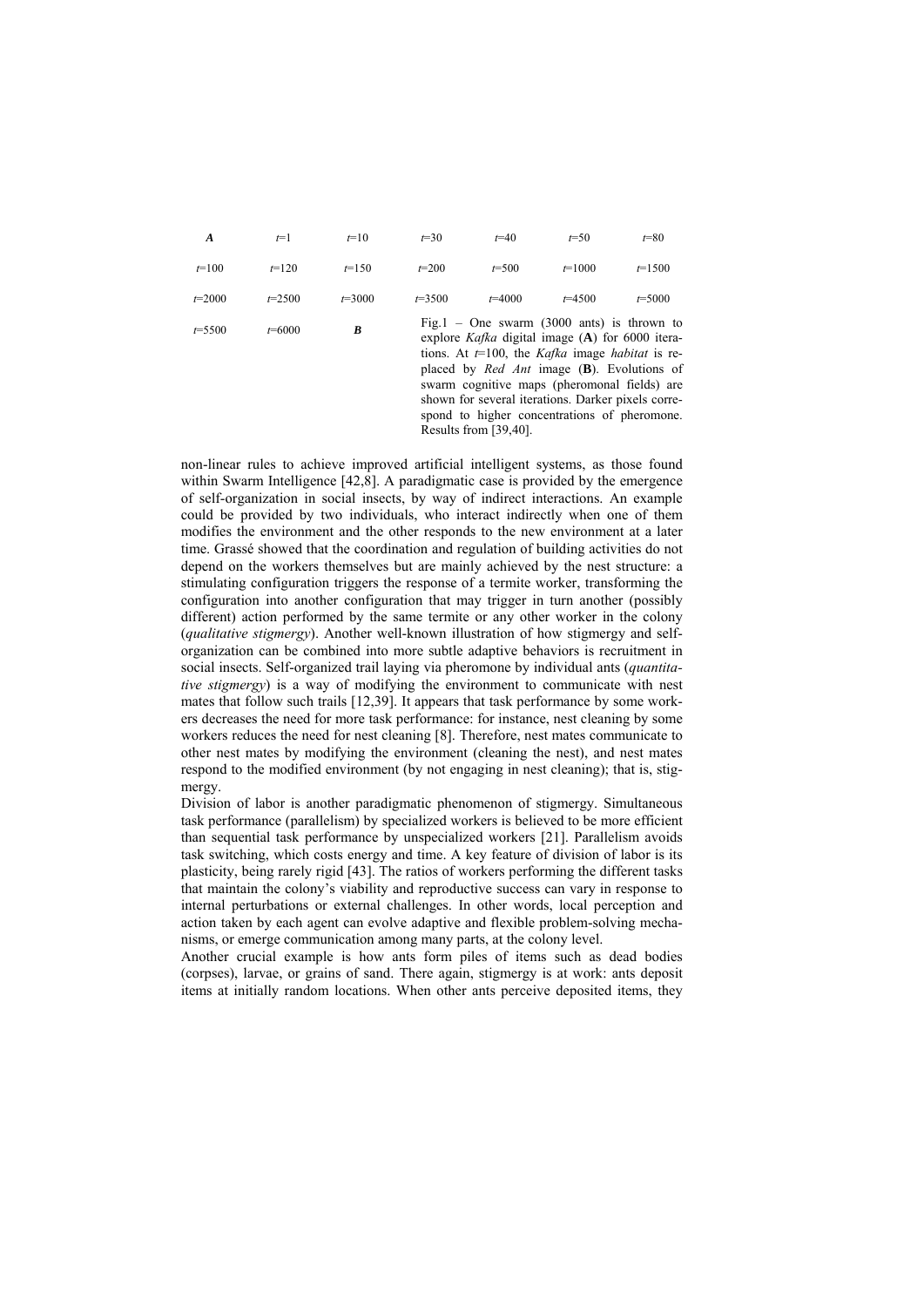are stimulated to deposit items next to them, being this type of cemetery clustering organization and brood sorting a type of self-organization and adaptive behavior. Models of nest building in wasps [50,51] for instance, were already described, in which wasp-like agents are stimulated to deposit bricks when they encounter specific configurations of bricks: depositing a brick modifies the environment and hence the stimulatory field of other agents. These asynchronous automata (designed by an ensemble of algorithms) move in a 3D discrete space and behave locally in space and time on a pure stimulus-response basis. There are other types of examples (e.g. prey collectively transport), yet stigmergy is also present: ants change the perceived environment of other ants (the colony cognitive map, according to [12,32,33]), and in every example, the environment serves as medium of communication.

#### **2.2 The role of Positive and Negative Feedbacks**

Being these systems comprised of a large number of frequently similar components or events, the principal challenge is to understand how the components interact to produce a complex pattern [9]. Understanding the nature and properties of Self-Organization (SO), and how it works, is not only crucial as can be of great insight. A suitable approach is to first understand the two basic modes of interaction among the components of SO systems: positive and negative feedback. Bonabeau et al [7,9] identified four basic ingredients (negative and positive feedbacks, the amplification of fluctuations, and the presence of multiple interactions) and three characteristic signatures (the creation of spatiotemporal structures in an initially homogeneous medium, the possible attainability of different stable states, i.e. multi-stability, and the existence of parametrically determined bifurcations). Let's now described the two most important in some detail:

- **Negative feedback**, *f -* : a mechanism familiar to biologists, commonly used to stabilize physiological processes (homeostasis) and avoid undesirable fluctuations. A well-known example is the regulation of blood sugar levels, a process that proceeds smoothly in most people but functions abnormally in diabetics. Blood sugar levels are regulated by a negative feedback mechanism involving the release of insulin. An increase in blood glucose following ingestion of sugary meal quickly triggers the release of insulin from the pancreas, resulting in a number of physiological effects, including the counteraction of the increase in blood-sugar level. In this case, we see  $f$ acting to maintain the status quo by damping large fluctuations in blood glucose level. A similar example involves the homeostatic regulation of body temperature. If the organism experiences a thermal stress, then a discrepancy between the organism's actual body temperature (monitored by sensitive receptors in the hypothalamic area of the brain) and his internal thermal set point, triggers various behavioral and physiological responses. In both instances, the individual acquires and processes information that elicits a negative feedback response, that is, a small perturbation applied to the system triggers an opposing response that counteracts the perturbation. This opposing response is normally set in action *globally* on the entire system. In the first case an *increase* in blood glucose triggers a compensating response leading to a *de-*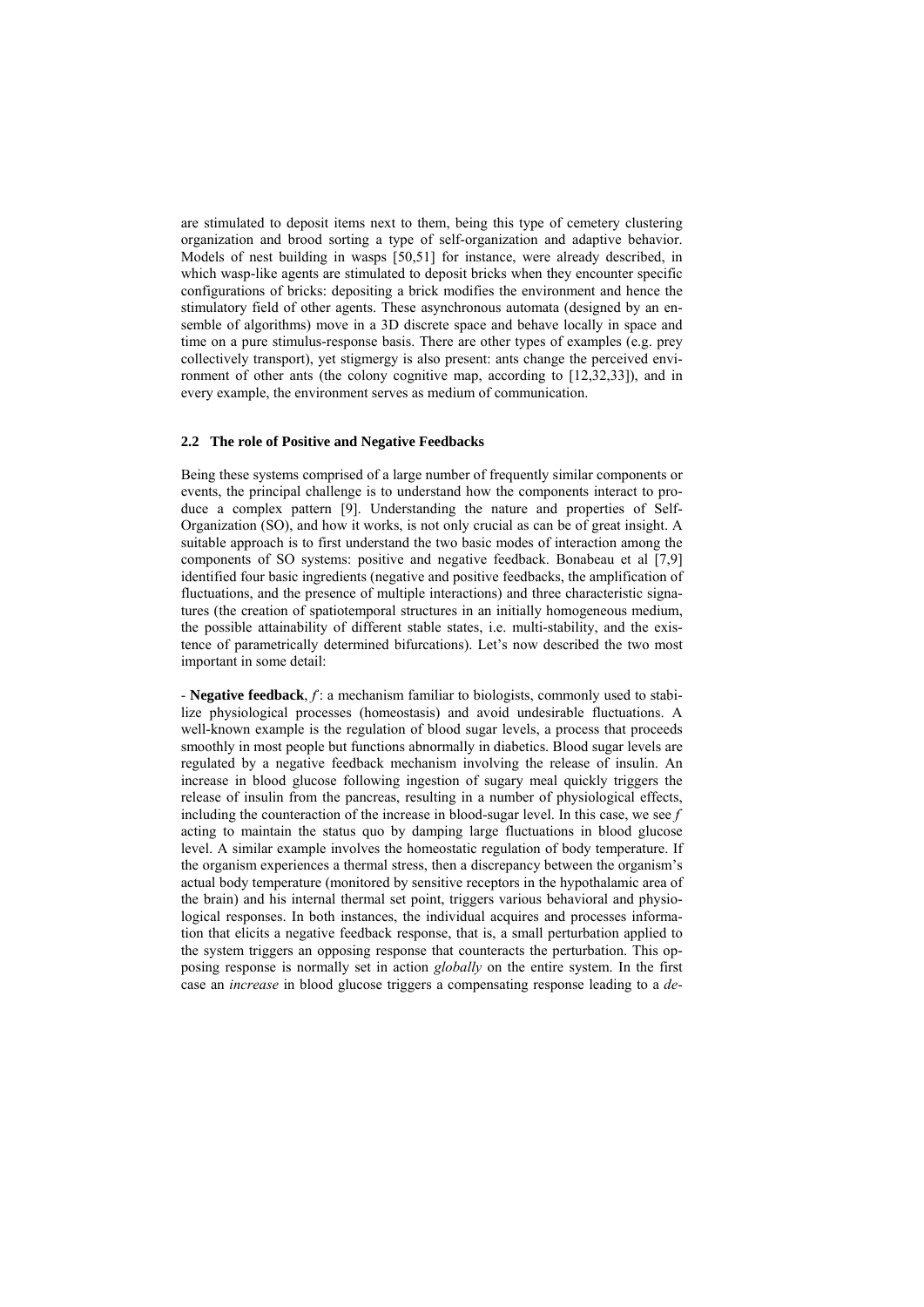*crease* in blood glucose. In the second case, a *decrease* in body temperature results in responses that *increase* body temperature. In other cases, negative feedback plays a continuously role, without the necessity of having *increase* or *decrease* signals in order to trigger it. A well-known example is provided by pheromone evaporation on the self-organization of trails in some social insects, which acts globally and continuously over time. Without evaporation the colony use of pheromone is useless, since the whole system keeps reinforcing the same path (solution) over and over again, being extremely fragile – and not robust - to new situations (e.g. landscape sudden change). Other similar example is provided by people walking in footpaths, where physical or weather conditions, such as erosion, play the role of negative feedback. The overall final result however, is a dynamical robust memory [39,40] (a kind of *collective conscience*) shared by a community seeking to find the "right", appropriate or aesthetical path, for instance, between two villages through a dense forest. What strikes from this example, is that: 1) the community arrive at a common path, without direct communication, 2) the signal reinforcement (see positive feedback) is made discontinuously in time and, 3) at every new surprise (a landslide over parts of the trail, for instance), rapidly the distributed whole of people locally finds a new solution to re-connect the entire path again and again. As a mnemonically brain activation, a sort of environmental synergy. The entire social cognitive map as the sum of these distributed cues, is thus changing over time, and intelligently adapting, or selforganizing to new unforeseen environmental situations without a global master plan. As if the environment is cooperating directly with the whole un-corporated mental map, to form an entirely new, alive and embodied phenomenon. Without landslides or obstacles like falling trees and people "getting lost" finding new solutions, the path will never re-organize to explore new geographical areas, and without having people locally to reinforce cues, the path in the first place will never emerge. For better or for worse, without negative feedback the systems stables or freezes itself on a particular configuration, an entire trail that never changes, keeps reinforcing itself and will never evolve over time. Simultaneously and equally important, the SO system needs components (people, in this case) that reinforce previous solutions (*exploitation* of the search space) and components that more or less randomly, having or not a purpose to it, subject themselves to areas "off the beaten track" (*exploration*), ideal to attract with their first and still fragile cues - the entirely community into a new global solution in case of a sudden change or crisis (landslides). Often, components of the SO system can do both, based on their non-linear response thresholds to environmental stimulus [41], as in the model presented later.

**- Positive feedback**,  $f^*$ : in contrast to negative feedback, positive feedback generally promotes changes in the system (the majority of SO systems use them). The explosive growth of the human population provides a familiar example of the effect of positive feedback. The snowballing autocatalytic effect of  $f^*$  takes an initial change in a system (due to amplification of fluctuations; a minimal and natural local cluster of objects could be a starting point) and reinforces that change in the *same* direction as the initial deviation. Self-enhancement, amplification, facilitation, and autocatalysis are all terms used to describe positive feedback [9]. Another example could be provided by the clustering or aggregation of individuals. Many birds, such as seagulls nest in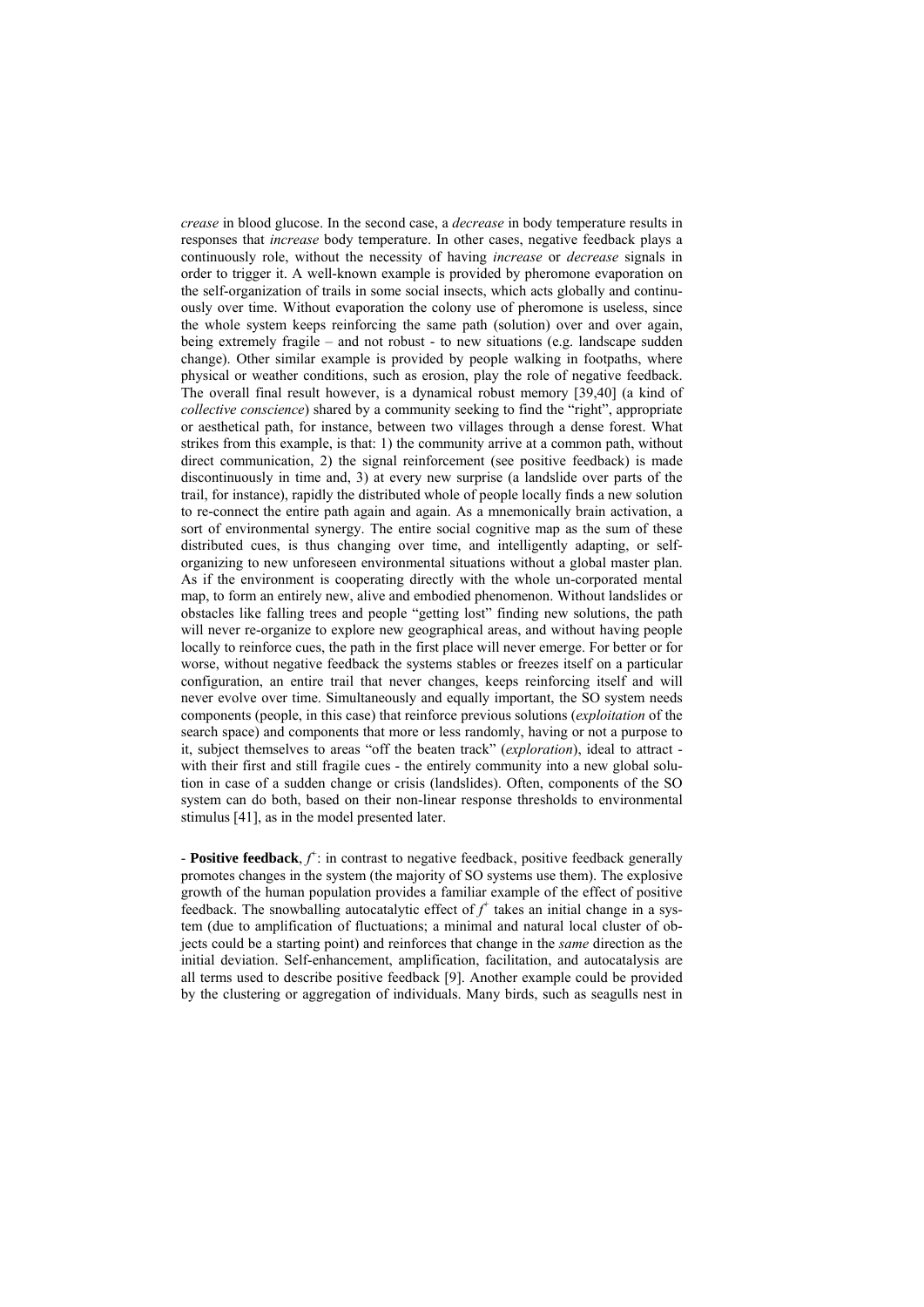large colonies. Group nesting evidently provides individuals with certain benefits, such as better detection of predators or greater ease in finding food. The mechanism in this case is imitation<sup>2</sup>: birds preparing to nest are attracted to sites where other birds are already nesting, while the behavioral rule could be synthesized as "I nest close where you nest". The key point is that aggregation of nesting birds at a particular site is *not* purely a consequence of each bird being attracted to the site per se. Rather, the aggregation evidently arises primarily because each bird is attracted to *others* (check for further references on [7,9]). On social insect societies,  $f^+$  could be illustrated by the pheromone reinforcement on trails, allowing the entire colony to exploit some past and present solutions. Generally, as in the above cases, positive feedback is imposed implicitly on the system and *locally* by each one of the constituent units. Fireflies flashing in synchrony [49] follow the rule, "I signal when you signal", fish traveling in schools abide by the rule, "I go where you go", and so forth. In humans, the "infectious" quality of a yawn of laughter is a familiar example of positive feedback of the form, "I do what you do". Seeing a person yawning<sup>3</sup>, or even just thinking of yawning, can trigger a yawn [9]. There is however one associated risk, generally if  $f^*$ acts alone without the presence of negative feedbacks, which *per si* can play a critical role keeping under control this snowballing effect, providing inhibition to offset the amplification and helping to shape it into a particular pattern. Indeed, the amplifying nature of  $f^+$  means that it has the potential to produce destructive explosions or implosions in any process where it plays a role. Thus the behavioral rule may be more complicated than initially suggested, possessing both an autocatalytic as well as an antagonistic aspect. In the case of fish [9], the minimal behavioral rule could be "I nest where others nest, *unless the area is overcrowded*". In this case both the positive and negative feedback may be coded into the behavioral rules of the fish. Finally, in other cases one finds that the inhibition arises automatically, often simply from physical constraints.

Since in SO systems their organization arises entirely from multiple interactions, it is of critical importance to question how organisms acquire and act upon information [9]. Basically through two forms: *a*) information gathered from one's neighbors, and *b*) information gathered from work in progress, that is, stigmergy. In the case of animal groups, these internal interactions typically involve information transfers between individuals. Biologists have recently recognized that information can flow within groups via two distinct pathways – signals and cues. Signals are stimuli shaped by natural selection specifically to convey information, whereas cues are stimuli that convey information only incidentally [9]. The distinction between signals and cues is illustrated by the difference ant and deer trails. The chemical trail deposited by ants as

-

<sup>2</sup> See also on this subject the seminal sociological work of *Gabriel Tarde*; Tarde, G., *Les Lois de l'Imitation*, Eds. du Seuil (2001), 1<sup>st</sup> Edition – Eds. Alcan, Paris, 1890.

<sup>&</sup>lt;sup>3</sup> Similarly, *Milgram* et al (Milgram, Bickerman and Berkowitz, "Note on the Drawing Power of Crowds of Different Size", *Journal of Personality and Social Psychology*, 13, 1969) found that if one person stood in a Manhattan street gazing at a sixth floor window, 20% of pedestrians looked up; if five people stood gazing, then 80% of people looked up.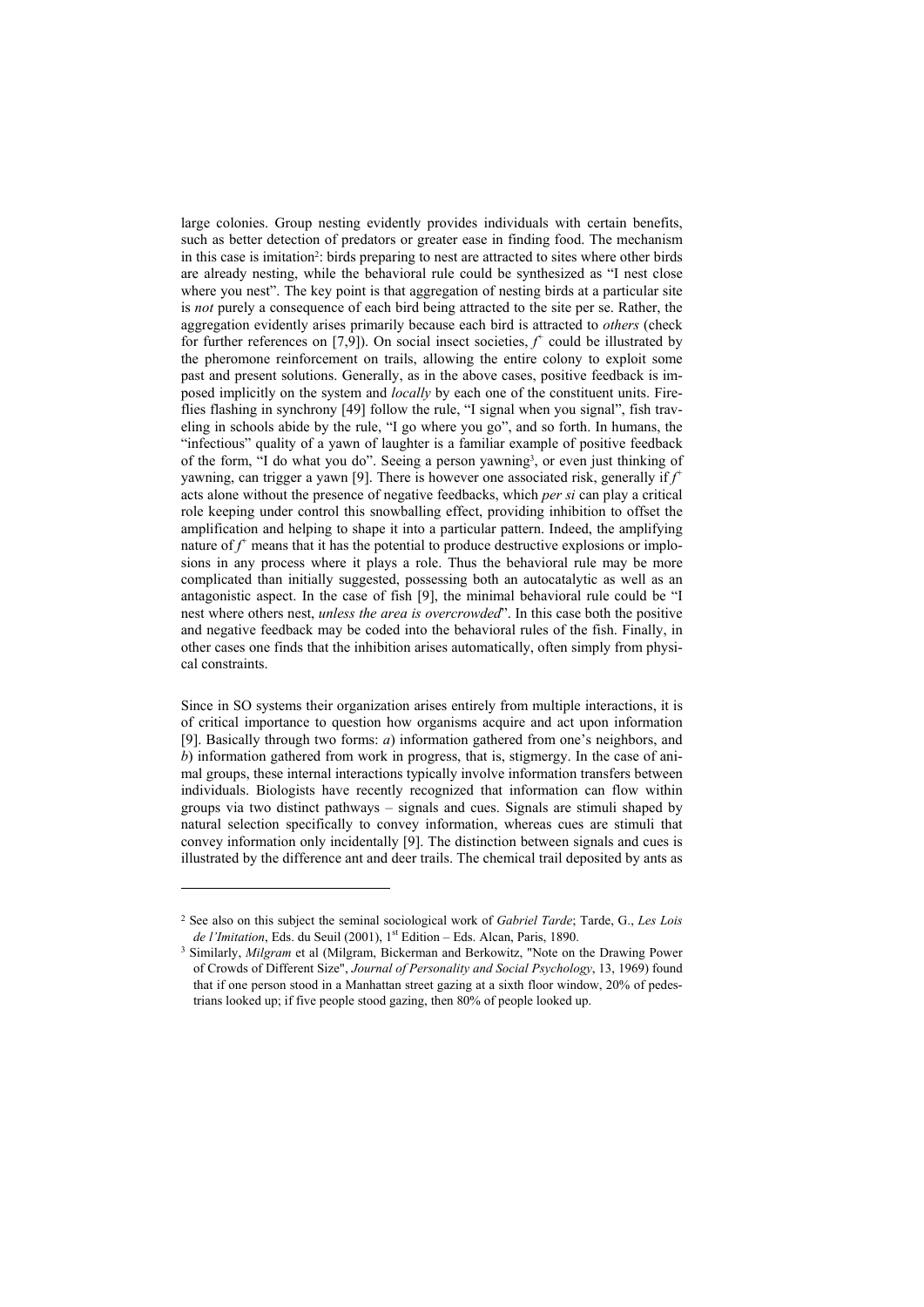they return from a desirable food source is a signal. Over evolutionary time such trails have been molded by natural selection for the purpose of sharing with nestmates information about the location of rich food sources. In contrast, the rutted trails made by deer walking through the woods is a cue, not shaped by natural selection for communication among deer but are a simple by-product of animals walking along the same path. SO systems are based on both, but whereas signals tends to be conspicuous, since natural selection has shaped signals to be strong and effective displays, information transfer via cues is often more subtle and based on incidental stimuli in an organism's social environment [45].

# **3 A Swarm Cognitive Map Model for Dynamic Landscapes**

As we shall see, the distribution of the pheromone represents the memory of the recent history of the swarm, and in a sense it contains information which the individual ants are unable to hold or transmit. There is no direct communication between the organisms but a type of indirect communication through the *pheromonal* field. In fact, ants are not allowed to have any memory and the individual's spatial knowledge is restricted to local information about the whole colony pheromone density. In order to design this behaviour, one simple model was adopted [12], and extended due to specific constraints of the present proposal, in order to deal with 3D dynamic landscapes. As described by *Chialvo* and *Millonas* in [12], the state of an individual ant can be expressed by its position  $r$ , and orientation  $\theta$ . Since the response at a given time is assumed to be independent of the previous history of the individual, it is sufficient to specify a transition probability from one place and orientation  $(r, \theta)$  to the next  $(r^*, \theta^*)$  an instant later. In previous works by Millonas [33,32], transition rules were derived and generalized from noisy response functions, which in turn were found to reproduce a number of experimental results with real ants. The response function can effectively be translated into a two-parameter transition rule between the cells by use of a pheromone weighting function (Eq.1):

$$
W(\sigma) = \left(1 + \frac{\sigma}{1 + \gamma \sigma}\right)^{\beta} \tag{1}
$$

This equation measures the relative probabilities of moving to a cite *r* (in our context, to a cell) with pheromone density  $\sigma(r)$ . The parameter  $\beta$  is associated with the osmotropotaxic sensitivity, recognised by Wilson [54] as one of two fundamental different types of ant's sense-data processing. *Osmotropotaxis*, is related to a kind of instantaneous pheromonal gradient following, while the other, *klinotaxis*, to a sequential method (though only the former will be considered in the present work as in [12]). Also it can be seen as a physiological inverse-noise parameter or gain. In practical terms, this parameter controls the degree of randomness with which each ant follows the gradient of pheromone. On the other hand,  $1/\gamma$  is the sensory capacity, which describes the fact that each ant's ability to sense pheromone decreases somewhat at high concentrations.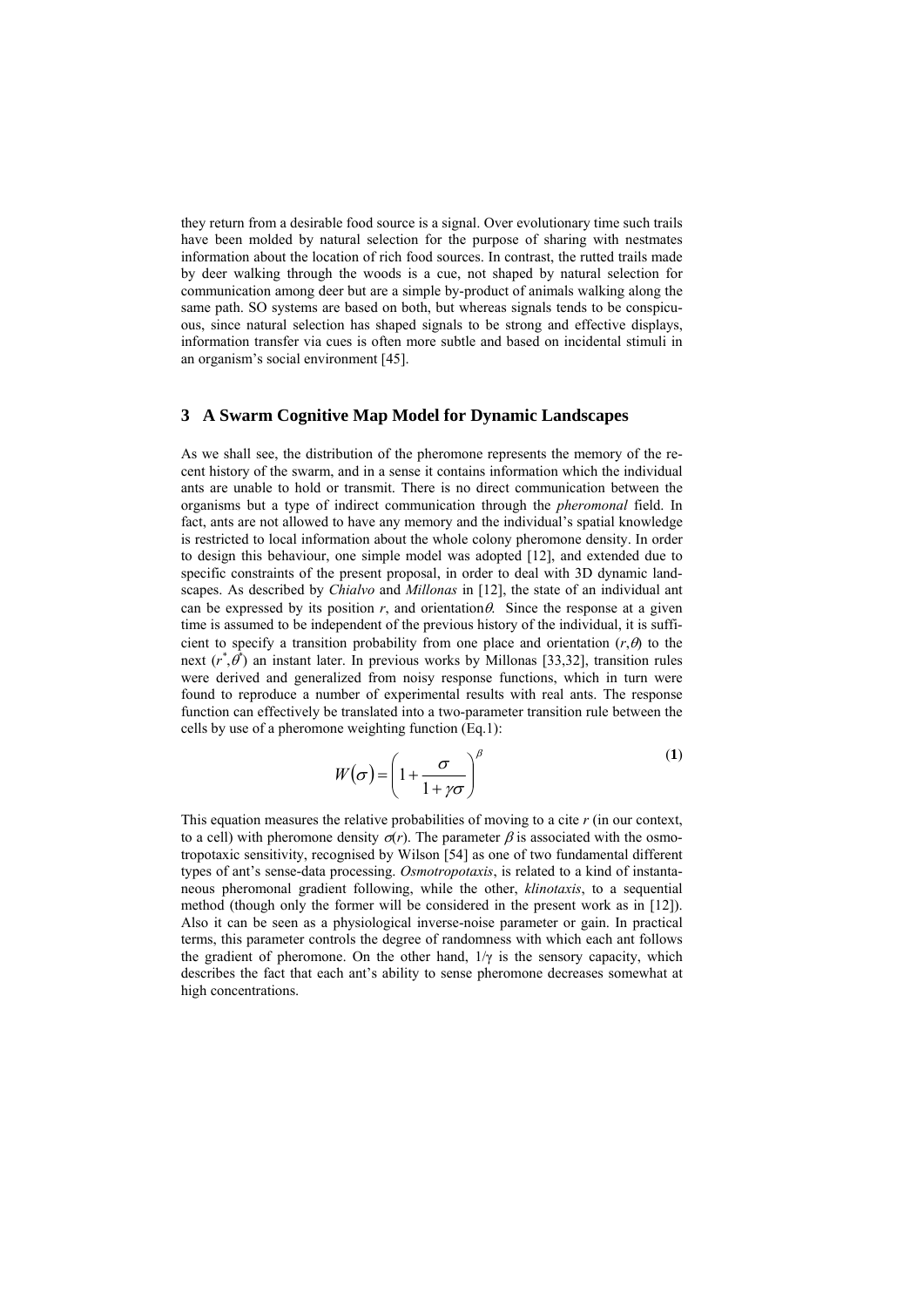| $F0a - 3D$ view | $F0a - 2D$ view | $F0b - 3D$ view                                                                            | $F0b - 2D$ view |
|-----------------|-----------------|--------------------------------------------------------------------------------------------|-----------------|
| $F1 - 3D$ view  | $F1 - 2D$ view  | $F2 - 3D$ view                                                                             | $F2 - 2D$ view  |
| $F3 - 3D$ view  | $F3 - 2D$ view  | $F4 - 3D$ view                                                                             | $F4 - 2D$ view  |
| F6 - 2D view    | $F6 - 2D$ view  | Fig. 2 – Three-dimensional views $(3D)$ and<br>respective landscapes views (2D) of several |                 |

test functions used in our analysis [38]. White pixels correspond to high peaks, while darker ones represent deep valleys (*F0*-*F4*) or holes (*F6*). Check table 1 in section 4.

| $t=100$  | $t=100$ |           | Fig.3 – $maxF0a$ . Pheromone distribution<br>$\beta$ and $\beta$ anti-re Mana) for $\pm 0.50$ 100 $\pm 0.0$ |
|----------|---------|-----------|-------------------------------------------------------------------------------------------------------------|
| $t = 50$ | $t=50$  | $t=1000$  | $t=1000$                                                                                                    |
| $t=0$    | $t=0$   | $t = 500$ | $t = 500$                                                                                                   |

(Social Cognitive Maps) for *t*=0, 50, 100, 500 and 1000 time steps, of 3000 ants exploring function  $F0a$  on a 100 x 100 toroidal grid  $(1^{\overline{5}}t)$ and 3rd column: darker pixels correspond to higher concentrations). Columns 2 and 4 correspond to the geographical place where agents are situated (each black pixel is an ant). At *t*=100, the highest peak is already surrounded by agents while convergence proceeds. Processing time equals to 54 *s*.

$$
P_{ik} = \frac{W(\sigma_i)w(\Delta_i)}{\sum_{j/k}W(\sigma_j)w(\Delta_j)}
$$
(2)

In addition to the former equation, there is a weighting factor  $w(\Delta\theta)$ , where  $\Delta\theta$  is the change in direction at each time step, i.e. measures the magnitude of the difference in orientation. As an additional condition, each individual leaves a constant amount  $\eta$  of pheromone at the cell in which it is located at every time step *t*. This pheromone decays at each time step at a rate *k*. Then, the normalised transition probabilities on the lattice to go from cell *k* to cell *i* are given by  $P_{ik}$  (Eq. 2, [12]), where the notation *j*/*k* indicates the sum over all the surrounding cells  $j$  which are in the local neighbourhood of *k*. <sup>Δ</sup>*i* measures the magnitude of the difference in orientation for the previous direction at time *t*-1. That is, since we use a neighbourhood composed of the cell and its eight neighbours, <sup>Δ</sup>*i* can take the discrete values 0 through 4, and it is sufficient to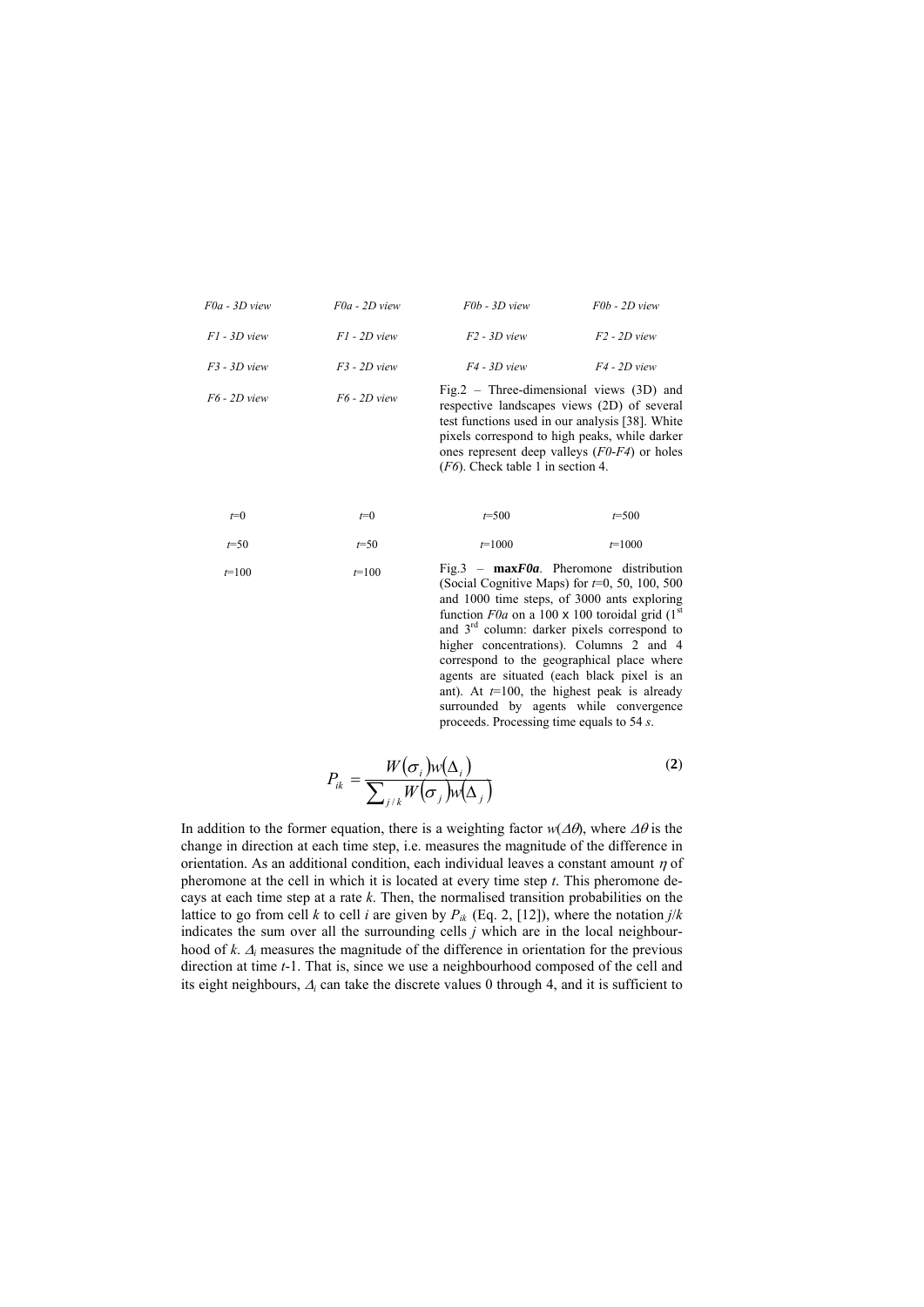assign a value  $w_i$  for each of these changes of direction. Chialvo et al. used the weights of  $w_0 = 1$  (same direction),  $w_1 = 1/2$ ,  $w_2 = 1/4$ ,  $w_3 = 1/12$  and  $w_4 = 1/20$  (U-turn). In addition, coherent results were found for  $\eta$ =0.07 (pheromone deposition rate),  $k=0.015$  (pheromone evaporation rate),  $\beta=3.5$  (osmotropotaxic sensitivity) and  $\gamma$  =0.2 (inverse of sensory capacity), where the emergence of well defined networks of trails were possible. Except when indicated, these values will remain in the following framework. As an additional condition, each individual leaves a constant amount  $\eta$  of pheromone at the cell in which it is located at every time step t. Simultaneously, the pheromone evaporates at rate  $k$ , i.e., the pheromonal field will contain information about past movements of the organisms, but not arbitrarily in the past, since the field *forgets* its distant history due to evaporation in a time  $\tau \approx 1/k$ . As in past works, toroidal boundary conditions are imposed on the lattice to remove, as far as possible any boundary effects (e.g. one ant going out of the grid at the south-west corner, will probably come in at the north-east corner).

In order to achieve emergent and *autocatalytic* mass behaviours around specific locations (e.g., peaks or valleys) on the *habitat*, instead of a constant pheromone deposition rate  $\eta$  used in [12], a term not constant is included. This upgrade can significantly change the expected ant colony cognitive map (pheromonal field). The strategy follows an idea implemented earlier by Ramos [39] (fig. 1), while extending the Chialvo model into digital image habitats, aiming to achieve a collective perception of those images by the end product of swarm interactions. The main differences to the Chialvo work, is that ants now move on a 3D discrete grid, representing the functions which we aim to study (fig. 2) instead of a 2D *habitat*, and the pheromone update takes in account not only the local pheromone distribution as well as some characteristics of the cells around one ant. In here, this additional term should naturally be related with specific characteristics of cells around one ant, like their altitude (*z* value or function value at coordinates  $x, y$ ), due to our present aim. So, our pheromone deposition rate *T*, for a specific ant, at one specific cell *i* (at time *t*), should change to a dynamic value ( $p$  is a constant  $= 1.93$ ) expressed by equation 3. In this equation,  $\Delta_{max} = | z_{max} - z_{min} |$ , being  $z_{max}$  the maximum altitude found by the colony so far on the function *habitat*, and  $z_{min}$  the lowest altitude. The other term  $\Delta[i]$  is equivalent to (if our aim is to minimize any given landscape):  $\Delta[i] = |z_i - z_{max}|$ , being  $z_i$  the current altitude of one ant at cell *i*. If on the contrary, our aim is to maximize any given landscape, then we should instead use  $\Delta[i] = |z_i - z_{min}|$ . Finally, please notice that if our landscape is completely flat, results expected by this extended model will be equal to those found by Chialvo and Millonas in [12], since Δ[*i*]/Δ*max* equals to zero. In this case, this is equivalent to say that only the swarm pheromonal field is affecting each ant choices, and not the *environment* - i.e. the expected network of trails depends largely on the initial random position of the colony, and in trail clusters formed in the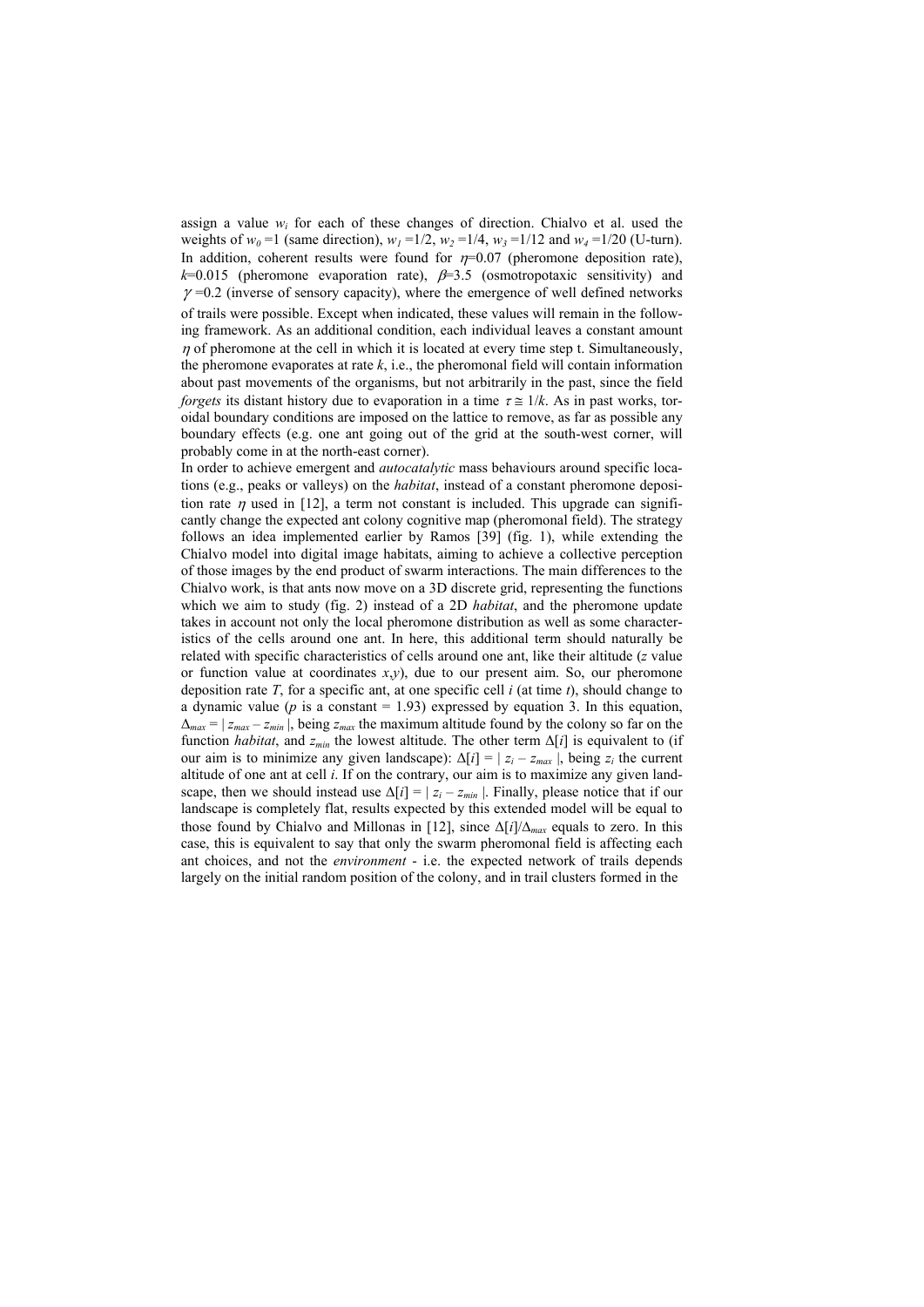| $t = 0$    | $t = 0$    | Algorithm.<br>High-level description of the SWARM SEARCH       |
|------------|------------|----------------------------------------------------------------|
| $t = 500$  | $t = 500$  | algorithm proposed                                             |
| $t = 1000$ | $t = 1000$ | $/*$ Initialization $*/$<br>For all agents do                  |
| $t = 1010$ | $t = 1010$ | Place agent at randomly selected site<br><b>End For</b>        |
|            |            | /* Main loop */                                                |
|            |            | For $t = 1$ to $t_{max}$ do                                    |
|            |            | For all agents do                                              |
|            |            | /* According to Eqs. 1 and 2 (section 3) $\frac{*}{ }$         |
|            |            | <b>Compute</b> $W(\sigma)$ and $P_{ik}$                        |
|            |            | Move to a selected neighboring site not                        |
|            |            | occupied by other agent                                        |
|            |            | /* According to Eq. 3 (section 3) $\frac{1}{2}$                |
|            |            | <b>Increase</b> pheromone at site $r$ :                        |
|            |            | $P_i = P_i + [n+p(\Delta[r]/\Delta max)]$                      |
|            |            | <b>End For</b>                                                 |
|            |            | <b>Evaporate</b> pheromone by $K$ , at all grid sites          |
|            |            | <b>End For</b>                                                 |
|            |            | <b>Print</b> location of agents                                |
|            |            | <b>Print</b> pheromone distribution at all sites               |
|            |            | /* Values of parameters used in experiments */                 |
|            |            | $k = 0.015$ , $\eta = 0.07$ , $\beta = 3.5$ , $\gamma = 0.2$ , |
|            |            | $p = 1.9$ , $t_{max} = 500$ , 600, 1000 or 1150 steps.         |
|            |            | /* Useful references */                                        |
|            |            | Check [39], [41], [12], [33] and [32].                         |
|            |            |                                                                |
|            |            |                                                                |

| $t = 1050$ | $t = 1050$ |
|------------|------------|
| $t = 1080$ | $t = 1080$ |
| $t = 1100$ | $t = 1100$ |

Fig.4 – **max***F0a* **=> max***F0b*. Social evolution from maximizing function *F0a* to maximizing function *F0b*. In the first 1000 time steps the ant colony explores function *F0a*, while suddenly at *t*=1001, function *F0b* is used as the new *habitat*. Pheromone distribution (Social Cognitive Maps) for  $t = 0$ , 500, 1000, 1010, 1050, 1080, 1100 and 1150 time steps, of 3000 ants exploring function *F0a* and *F0b* on a 100 x 100 toroidal grid are shown. Already at *t*=1010, the old highest peak on the right suffers a radical erosion, on the presence of ants (they start to explore new regions). As time passes the majority of the colony moves to the new peak, on the left. The strategy pseudo-code is given above.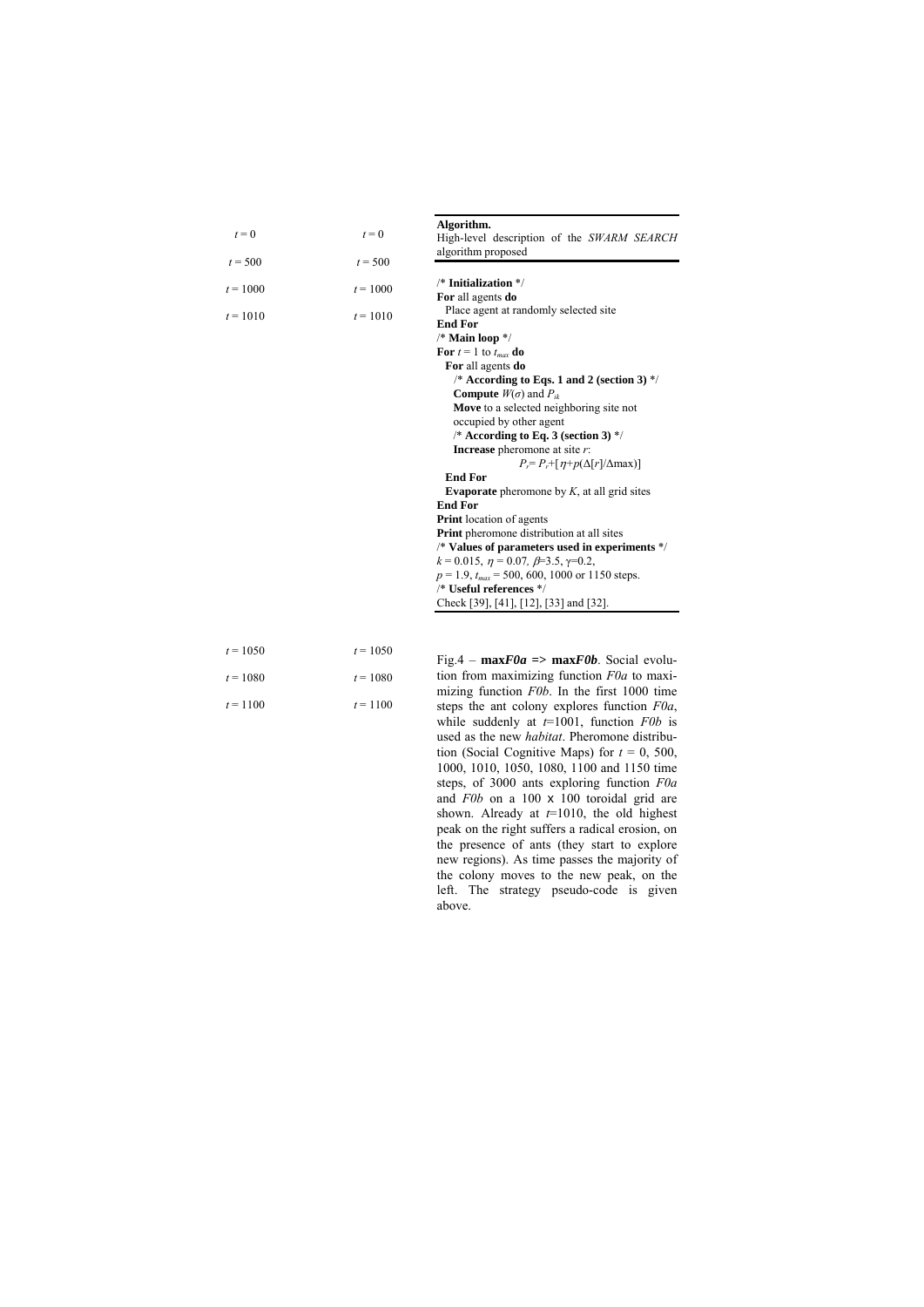| $t = 50$  | $t = 50$  | $t = 150$ | $t = 150$ |
|-----------|-----------|-----------|-----------|
| $t = 250$ | $t = 250$ | $t = 300$ | $t = 300$ |
| $t = 350$ | $t = 350$ | $t = 400$ | $t = 400$ |
| $t = 450$ | $t = 450$ | $t = 500$ | $t = 500$ |

Fig.5 –  $maxF0a$  =>  $minF0a$ . Maximizing function  $F0a$  during 250 time steps and then minimizing it for  $t \ge 251$ . Pheromone distribution (Social Cognitive Maps) for  $t = 50$ , 150, 250, 300, 350, 400, 450 and 500 time steps, of 2000 ants exploring function *F0a* on a 100 x 100 toroidal grid are shown. Already at *t*=300, the highest peak on the right suffers a radical erosion, on the presence of ants (they start to explore new regions). As time passes the majority of the colony moves to the deep valley, on the left. Parameters are different from those used in Figs. 3-4 (check table 2).

$$
T = \eta + p \frac{\Delta[i]}{\Delta_{\text{max}}} \tag{3}
$$

initial configurations of pheromone. On the other hand, if this environmental term is added a stable and emergent configuration will appear which is largely independent on the initial conditions of the colony and becomes more and more dependent on the nature of the current studied *landscape* itself. As specified earlier in section 2.1, the environment plays an active role, in conjunction with continuous positive and negative feedbacks (section 2.2) provided by the colony and their pheromone, in order to achieve a stable emergent pattern, memory and distributed learning by the community.

|           |           | ___       | .<br>___  |
|-----------|-----------|-----------|-----------|
| $t = 400$ | $t = 400$ | $t = 500$ | $t = 500$ |
| $t = 300$ | $t = 300$ | $t = 320$ | $t = 320$ |
| $t = 20$  | $t = 20$  | $t = 100$ | $t = 100$ |

 $t = 600$   $t = 600$  Fig.6 – **min***F6* => **max***F0a*. Minimizing function *F6* during 300 time steps and then maximizing function  $F0a$  for  $t \ge 301$ . Pheromone distribution (Social Cognitive Maps) for  $t = 20, 100, 300, 320, 400, 500,$  and 600 time steps, of 3000 ants exploring function *F6* and *F0a* on a 100 x 100 toroidal grid are shown. Parameters are different from those used in Figs. 3-4 (check table 2).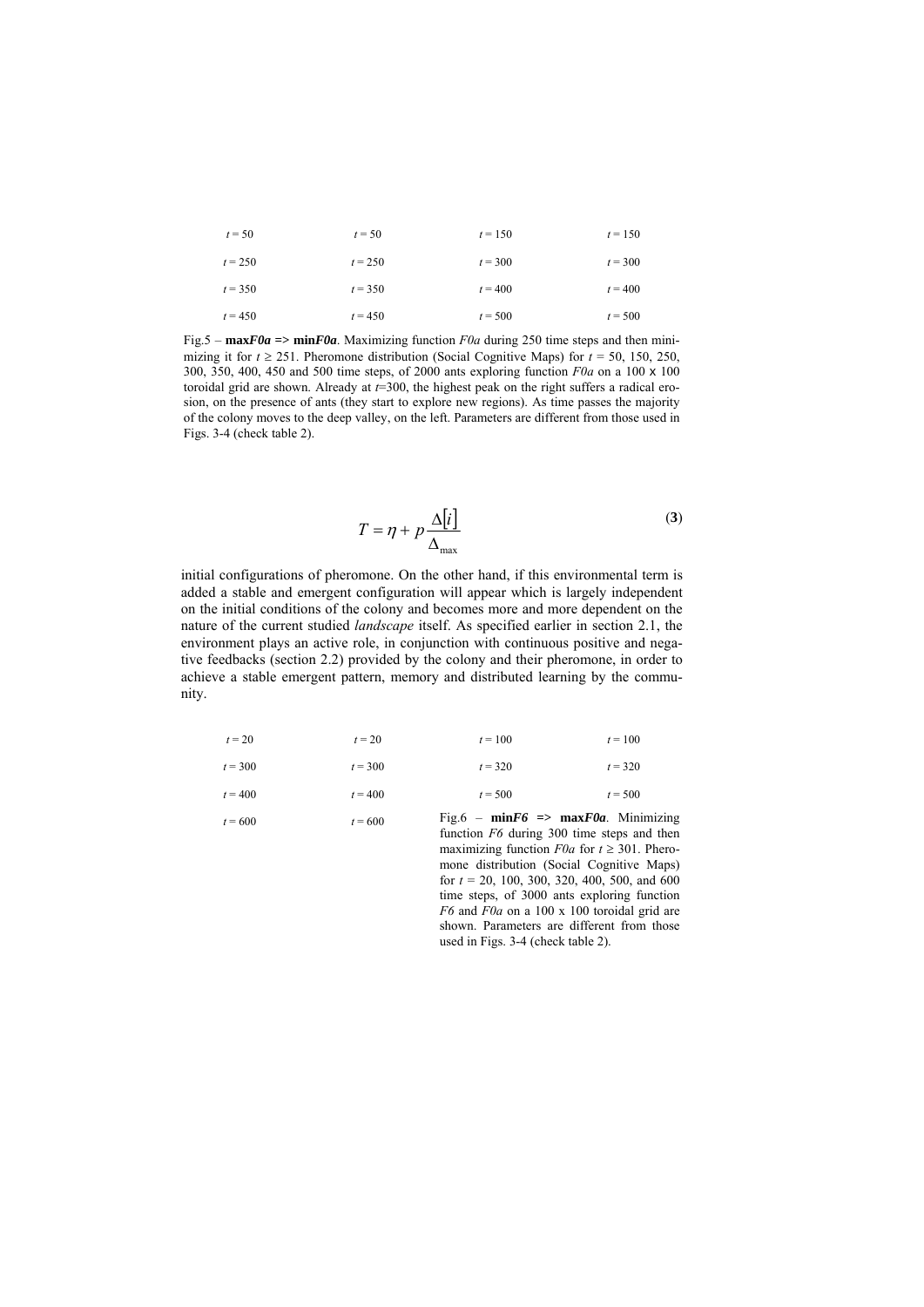### **4 Experimental Setup and Results**

In order to test the dynamical behaviour of this new *Swarm Search* algorithm presented earlier in section 3 (pseudo-code in fig. 4), we have used classical test functions (table 1) drawn from the literature in Genetic Algorithms, Evolutionary strategies and global optimization [38], several of them graphically accessible in fig. 2. Function *F0a* represents one deep valley and one peak, while *F0b* his opposite. Function *F1* represents *De Jong*'s function 1 and his one of the simplest. It is continuous,

**Table 1.** Classical test functions used in our analysis from *MATLAB* reference manual [38]

| <b>Function ID</b> | Equation                                                                                |
|--------------------|-----------------------------------------------------------------------------------------|
| F0a                |                                                                                         |
|                    | $f_{0a}(x) = x_1.e^{-0.2\sum_{i=1}^{n} x_i^2}$                                          |
| F0b                |                                                                                         |
|                    | $f_{0b}(x) = -x_1 e^{-0.2 \sum_{i=1}^{n} x_i^2}$                                        |
| F1                 | $f_1(x) = \sum_{i=1}^{n} x_i^2$                                                         |
|                    |                                                                                         |
| F <sub>2</sub>     | $f_{1a}(x) = \sum_{i=1}^{n} i x_i^2$                                                    |
| F3                 |                                                                                         |
|                    | $f_{1b}(x) = \sum_{i=1}^{n} \left(\sum_{i=1}^{i} x_i\right)^2$                          |
| F4                 |                                                                                         |
|                    | $f_2(x) = \sum_{i=1}^{n-1} 100 \left(x_{i+1} - x_i^2\right)^2 + \left(1 - x_i\right)^2$ |
| F5                 |                                                                                         |
|                    | $f_6(x) = 10 \cdot n + \sum_{i=1}^{n} (x_i^2 - 10 \cdot \cos(2 \cdot \pi \cdot x_i))$   |
| F6                 |                                                                                         |
|                    | $f_7(x) = \sum_{i=1}^{n} -x_i \sin(\sqrt{ x_i })$                                       |
|                    |                                                                                         |

convex and unimodal;  $x_i$  is in the interval  $[-5.12; 5.12]$  and the global minimum is at  $x_i=0$ . Function *F2* represents an axis parallel hyper-ellipsoid similar to *De Jong*'s function 1. It is also know as the weighted sphere model. Again it is continuous, convex and unimodal in the interval  $x_i \rightarrow [-5.12, 5.12]$ , with global minimum at  $x_i=0$ . Function *F3* represents an extension of the axis parallel hyper-ellipsoid (*F2*), also know as *Schwefel*'s function 1.2. With respect to the coordinate axes this function produces rotated hyper-ellipsoids;  $x_i$  is in the interval  $[-65.536, 65.536]$  and the global minimum is at  $x_i=0$ . Likewise *F2*, it is continuous, convex and unimodal. Function *F4* represents the well-know *Rosenbrock*'s valley or *De Jong*'s function 2. *Rosenbrock*'s valley is a classic optimization problem. The global optimum is inside a long, narrow,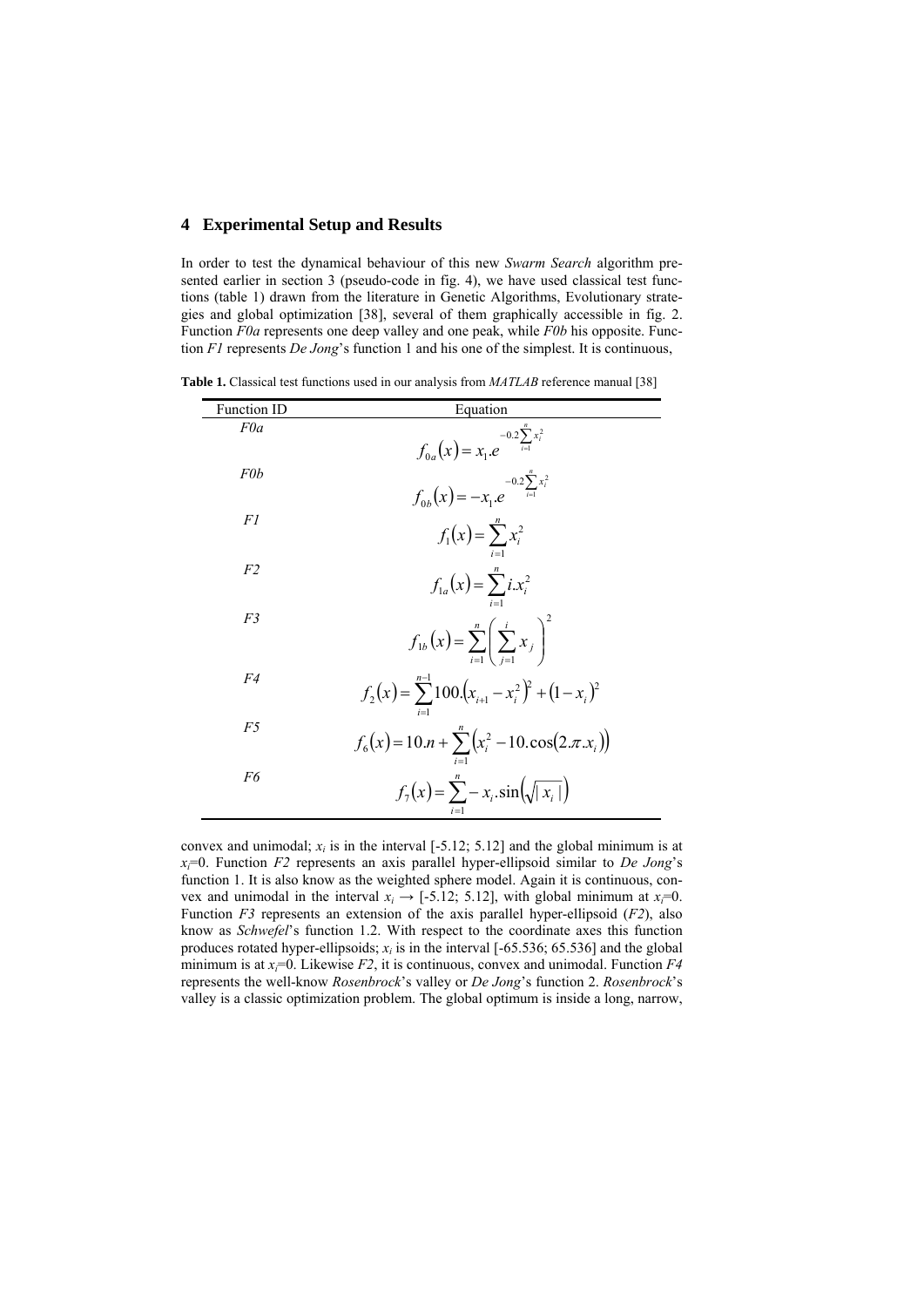parabolic shaped flat valley. To find the valley is trivial, however convergence to the global optimum is difficult and hence this problem has been repeatedly used in assess the performance of optimization algorithms;  $x_i$  is in the interval  $[-2.048; 2.048]$  and the global minimum is at  $x_i=0$ . Function *F5* represents the *Rastrigin*'s function 6. This function is based on *De Jong*'s function 1 with the addition of cosine modulation to produce many local minima. Thus, the test function is highly multimodal. However, the location of the minima are regularly distributed. As in  $FI$ ,  $x_i$  is in the interval [-5.12; 5.12] and the global minimum is at  $x_i=0$ . Finally, F6 represents *Schwefel*'s function 7, being deceptive in that the global minimum is geometrically distant, over the

**Table 2.** Parameters used for different test sets (check section 3 and figures 3-6 for details)

| Test                 | Fig | $N$ ants | $t_{max}$ | k     | $\eta$ | ß   |     | $\boldsymbol{p}$ |
|----------------------|-----|----------|-----------|-------|--------|-----|-----|------------------|
|                      | ٠   |          |           |       |        |     |     |                  |
| maxF0a               | 3   | 3000     | 1000      | 0.015 | 0.07   | 3.5 | 0.2 | 1.93             |
| $maxF0a \Rightarrow$ | 4   | 3000     | 1150      | 0.015 | 0.07   | 3.5 | 0.2 | 1.93             |
| maxF0b               |     |          |           |       |        |     |     |                  |
| $maxF0a \Rightarrow$ | 5   | 2000     | 500       | 1.000 | 0.10   | 3.5 | 0.2 | 1.90             |
| minF0a               |     |          |           |       |        |     |     |                  |
| $minF6 \approx$      | 6   | 3000     | 600       | 1.000 | 0.01   | 3.5 | 0.2 | 1.90             |
| maxF0a               |     |          |           |       |        |     |     |                  |

parameter space, from the next best local minima. Therefore, the search algorithms are potentially prone to convergence in the wrong direction;  $x_i$  is in the interval  $[-500;$ 500] and the global minimum is at  $x_i$ =420,9687 while  $f(x)$ =n.418,9829. In our tests,  $n=2$ . Within this specific framework we have produced several run tests using different test functions, some of which are presented here trough figures 3 to 6. The parameters used are shown on table 2. The simplest test was the first one (fig.3) where we forced the colony to search for the maximal peak in function *F0a*, during 1000 time steps. The other tests were harder, since they include not only different purposes simultaneously (maximizing and minimizing) as well as different landscapes that changed dynamically on intermediate swarm search stages (e.g., fig. 6).

### **4.1 SWARM SEARCH** *versus* **BACTERIAL FORAGING algorithms**

In order to further analyze the collective behavior of the present proposal, we make a comparison between the ant-like *Swarm Search Algorithm* (SSA) and the *Bacterial Foraging Optimization Algorithm* (BFOA), on the dominion of function optimization. BFOA was selected since it represents an earlier proposal for function optimization as well based on natural foraging capacities. Presented by Passino at *IEEE Control Systems Magazine* in 2002 [36] and later that year in the *Journal of Optimization Theory and Applications* [28], the author for the purpose of a simple but powerful illustrative example, used his algorithm to find the minimum of two complex functions  $J_{cc}$ , described in [36], page 60. Further material, as the MATLAB code of his algorithm and the tri-dimensional functions experimented, can also be found on the web address of a recent book from the same author (*Biomimicry for Optimization, Control and Auto-*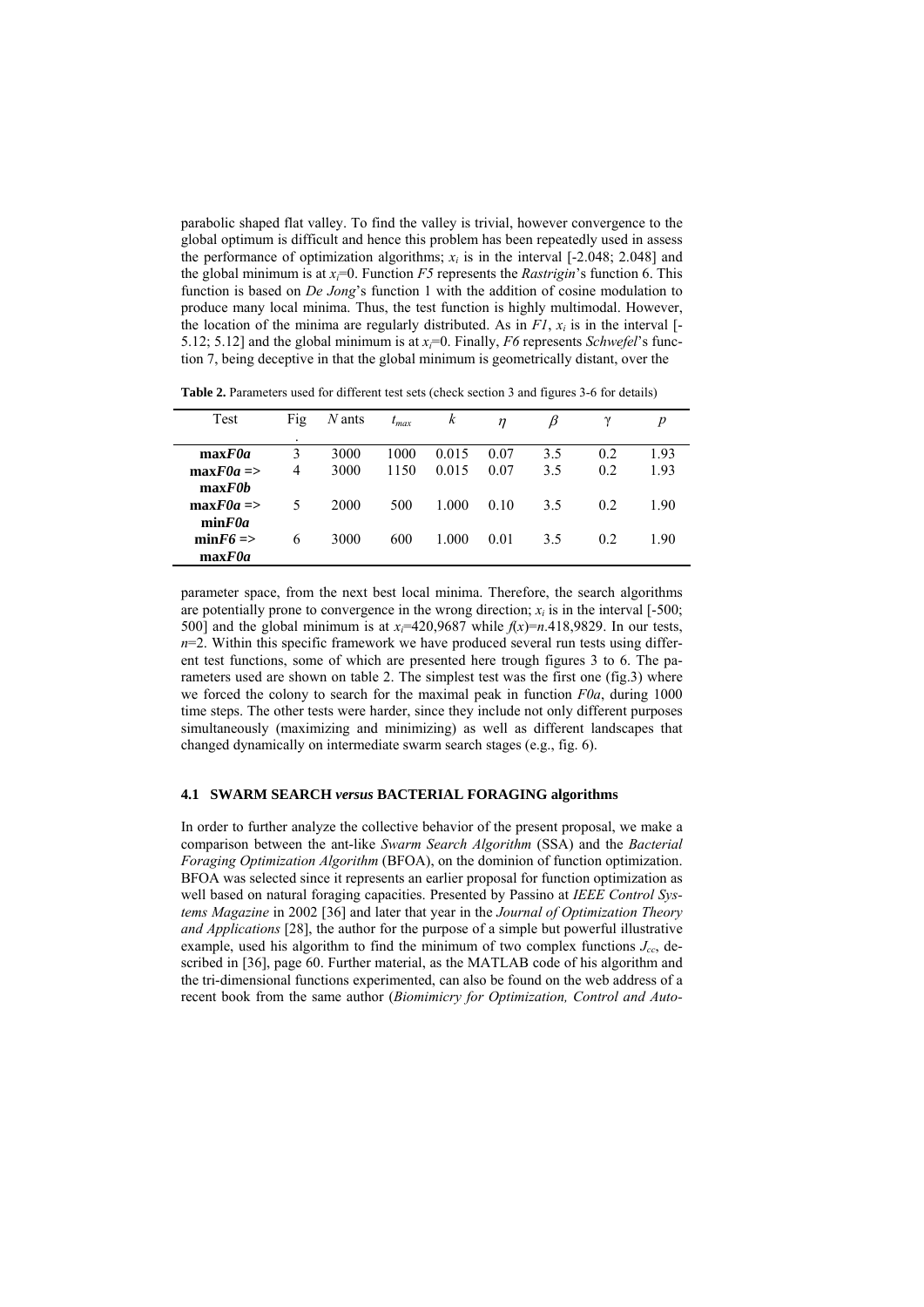*mation*, Springer-Verlag, London, UK, 2005), at *http://www.ece.osu.edu/ ~passino/ICbook/ ic\_index.html*. Passino uses *S*=50 bacteria-based agents, during four generations. In each generation, and has a requirement of his algorithm, each agent enters a chemotaxis loop (see page 61 [36]), performing  $N_c$ =100 chemotactic (foraging) steps. Thus the algorithm – for the precise application – runs for  $t=400$ time steps, which make us believe that a fair comparison can be make in regard of the parameter values we use. The two functions represent what Passino designates by *nutrient concentration landscapes* (see fig. 7, first row – the web address also contains his MATLAB code used in the two functions, where *Nutrientsfunc.m* and *Nutrientsfunc1.m* are represented by different weights). His function *F2* (*Nutrientsfunc1.m*)

| Passino $FI - 3D$ | Passino $FI - 2D$ | Passino $F2 - 3D$ | Passino $F2 - 2D$ |
|-------------------|-------------------|-------------------|-------------------|
| $t = 100$         | $t = 200$         | $t = 300$         | $t = 400$         |
| $t = 100$         | $t = 200$         | $t = 300$         | $t = 400$         |
| $t = 100$         | $t = 200$         | $t = 300$         | $t = 400$         |
| $t = 100$         | $t = 200$         | $t = 300$         | $t = 400$         |
| $t = 100$         | $t = 200$         | $t = 300$         | $t = 400$         |

Fig.7 – In the first row the test functions used by Passino [36,28]. In the second and third rows, BFOA minimizing results respectively for *F1* and *F2*. The graphics show the bacterial motion trajectories (using 50 bacteria-like agents). In the fourth and fifth rows, SWARM-SEARCH algorithm (SSA) minimizing results respectively for *F1* and *F2*, and for the same foraging time period. The graphics shows the pheromone distribution. In the last row, SSA is requested to deal with two contradictory goals, i.e. to minimize *F1* and then to maximize it. In all these tests, SSA has used 50 ant-like agents. Check main text for the parameters used. Habitat size equals 2 x [0,30].

has a zero value at [15,15] and decreases to successively more negative values as you move away from that point, reaching a *plateau* with the same value. Moreover, and for the purpose of discrete function optimization, Passino [36] represented both functions by a discrete lattice (as well as us in our past tests) with a size of 30 x 30 cells over the optimization domain (each cell has a correspondent *z* or  $J_{cc}$  value). For these reasons and in order to keep a coherent comparison, we shall use 50 ant-like agents in our SSA, on a 30 x 30 tri-dimensional *habitat*, for *t*=400 time steps, on both functions. We then run 3 tests. The first is requested to minimize Passino's function *F1*. The second test is requested to minimize Passino's function 2. Finally, and in order to prove the adaptive features of our model, we requested SSA to deal with two contradictory goals, i.e. to minimize *F1* and then to maximize it, over the same period of 400 time steps. As visible, SSA quickly adapts to the different purposes. Over function *F1*, the pheromone concentration is already intensely allocated at the right point at *t*=100 (and not in other areas), while BFOA still explores different regions on the optimization domain. Over function *F2*, the swarm quickly separates in different foraging groups, since there are a large number of points with the minimal value. Finally over function *F1* again, in the final test (last row – fig. 7), SSA is able to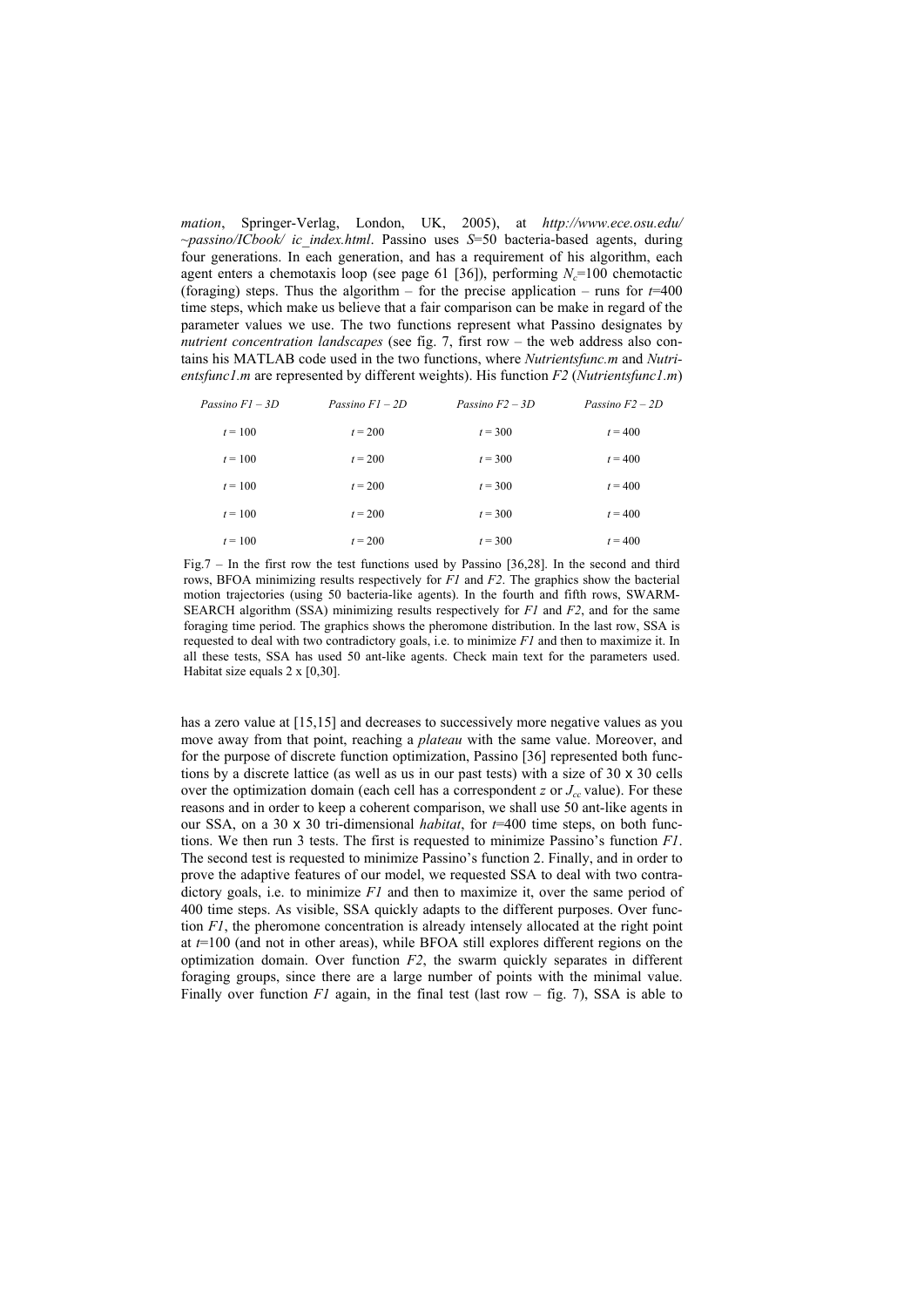process two different demands (maximization followed by minimization) over the same foraging time period that BFOA uses for *F1* minimization. The parameters used in our experiments follows:  $N_{\text{ants}}=50$ ,  $t_{\text{max}}=400$ ,  $k = 1$  (pheromone evaporation rate),  $η=0.1$  (pheromone deposition rate),  $β=7$  (this parameter controls how ants follow the pheromone gradient),  $\gamma=0.2$ , and  $p=1.9$ . In test 1,  $\beta=6$ .

# **5 Conclusions**

Evolution of mass behaviours on time are difficult to predict, since the global behaviour is the result of many part relations operating in their own local neighbourhood. The emergence of network trails in ant colonies, for instance, are the *product* of several simple and local interactions that can evolve to complex patterns, which in some sense translate a meta-behaviour of that swarm. Moreover, the translation of one kind of low-level (present in a large number) to one meta-level is minimal. Although that behaviour is specified (and somehow constrained), there is minimal specification of the mechanism required to generate that behaviour; global behaviour evolves from the many relations of multiple simple behaviours, without global coordination (i.e. from local interactions to global complexity. One paradigmatic and abstract example is the notion, within a specified population, of *common-sense*, being the meta-result a type of *collective-conscience*. There is some evidence that our brain as well as many other complex systems, operates in the same way, and as a consequence collective perception capabilities could be derived from emergent properties, which cannot be neglected in any pattern search algorithm. These systems show in general, interesting and desirable features as *flexibility* (e.g. the brain is able to cope with incorrect, ambiguous or distorted information, or even to deal with unforeseen or new situations without showing abrupt performance breakdown) or *versability*, *robustness* (keep functioning even when some parts are locally damaged), and they operate in a massively parallel fashion. Present results point to that type of interesting features. Although the current model is far from being consistent with real ones, since only some type of mechanisms are considered, swarm pheromonal fields reflect some convergence towards *the identification* of a common goal in a purely decentralized from. Moreover, the present model shows important adaptive capabilities, as in the presence of sudden changes in the *habitat* - our test landscapes (fig. 3). Even if the model is able to quickly adapt to one specific environment, evolving from one empty pheromonal field, *habitat* transitions point that, the whole system is able to have some memory from past environments (i.e. convergence is more difficult after *learning* and *perceiving* one past *habitat*). This emerged feature of *résistance*, is somewhat present in many of the natural phenomena that we find today in our society. In a certain sense, the distribution of pheromone represents the collective solutions found so far (memory, risk avoidance, exploitation behavior), while evaporation enables the system to adapt (tricks a decision, explorative behavior), not only as in normal situations (a complex search landscape), as well as when the landscape suddenly changes, moving the colony's new target to a new unexplored region. And again as noted by Langton [27,26], as in many complex systems, only at the right intermediary regime, in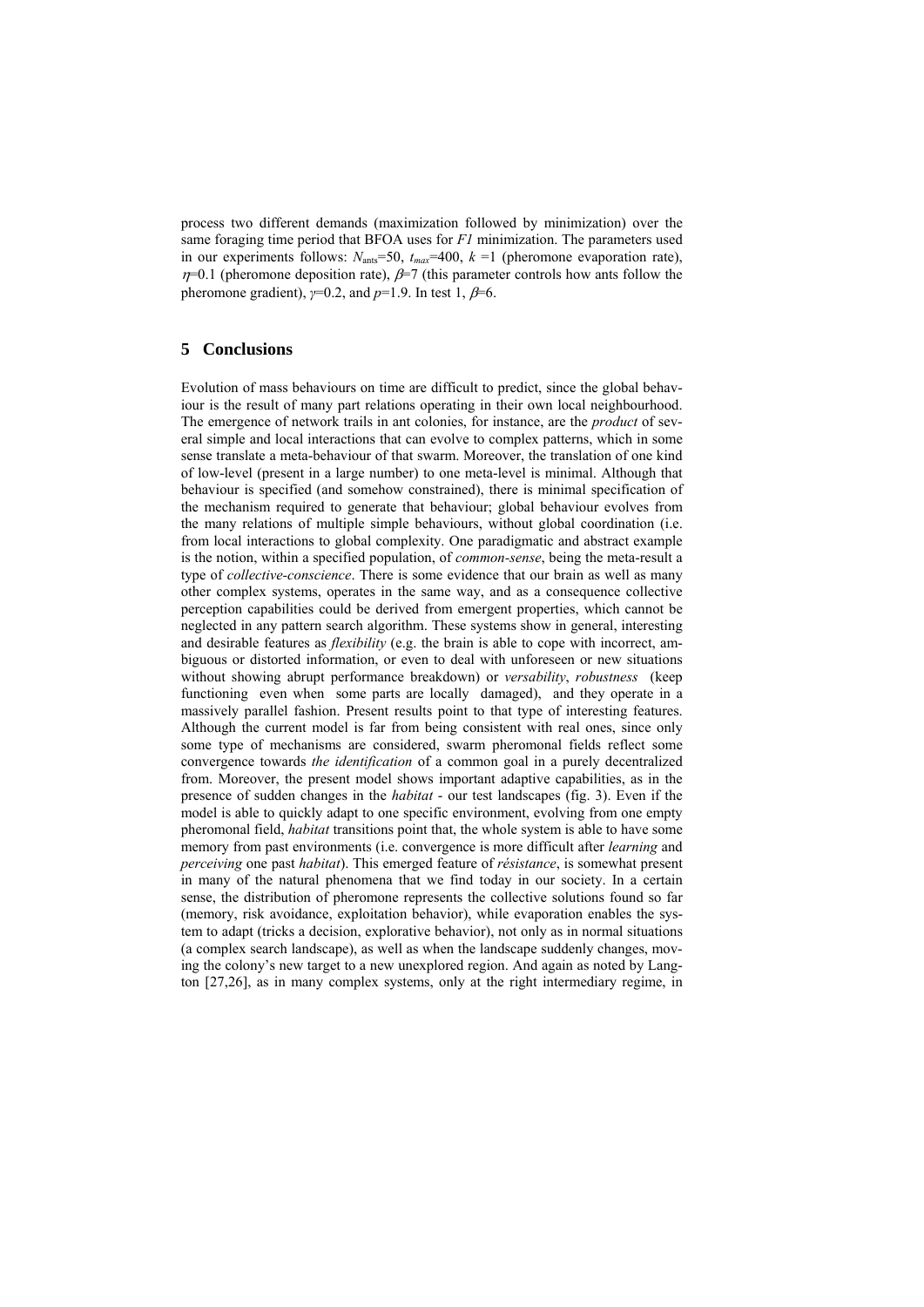here between contradictory behaviors of exploration and exploitation, the swarm is able to quickly converge.

The recognizable results indicate that the collective intelligence is able to cope and quickly adapt to unforeseen situations even when over the same cooperative foraging period, the community is requested to deal with two different and contradictory purposes. All these above mentioned aspects show how vital can be the study of social foraging for the development of new distributed search algorithms, and the construction of social cognitive maps, with interesting properties in collective memory, collective decision-making and swarm pattern detection.

But the work could have important consequences in other areas. Perhaps, one of the most valuable relations to explore is that of social foraging and evolution. For two reasons; First, as described by Passino [36], natural selection tends to eliminate animals with poor "foraging strategies" (methods for locating, handling, and ingesting food) and favor the propagation of genes of those animals that have successful foraging strategies since they are more likely to enjoy reproductive success (they obtain enough food to enable them to reproduce). Logically, such evolutionary principles have led scientists in the field of foraging theory to hypothesize that it is appropriate to model the activity of foraging as an optimization process: A foraging animal takes actions to maximize the energy obtained per unit time spent foraging, in the face of constraints presented by its own physiology and by the environment.

Second, because there is an increasing recognition that natural selection and selforganization work hand in hand to form evolution, as defended by Kauffmann [22,23]. For example, anthropologist Jeffrey McKee [31,24] has described the evolution of human brain as a self-organizing process. He uses the term autocatalysis to describe how the design of an organism's features at one point in time affects or even determines the kinds of designs it can change into later. For example the angle of the skull on the top of the spine left some extra space for the brain to expand. Thus the evolution of the organism is determined not only by selection pressures but by constraints and opportunities offered by the structures that have evolved so far. Also, and back again in what regards the evolution of collectives, it is known that during the evolution of life, there have been several transitions in which individuals began to cooperate, forming higher levels of organization and sometimes losing their independent reproductive identity (insect societies are one example). Several factors that confer evolutionary advantages on higher levels of organization have been proposed, such as *Division of Labor* and *Increased Size*. But recently, a new third factor was added: *Information Sharing* [25]. Lachmann et al, illustrate with a simple model how information sharing can result in individuals that both receive more information about their environment and pay less for it.

Being social foraging essentially a self-organized phenomenon, the study of computational foraging embedded with GA (Genetic Algorithm) like natural selection can much probably enhance our understanding on the detailed forms of the hypothetical equation: *Evolution = Natural Selection + Self-Organization*, and in the precise role of each "variable". As an example, current work by present authors, include the research of variable population size swarms, as used similarly in Evolutionary Computation (Fernandes and Rosa [17]), where each individual can have a probability of making a child, as well to die, depending on his *accumulated* versus *spent* energetic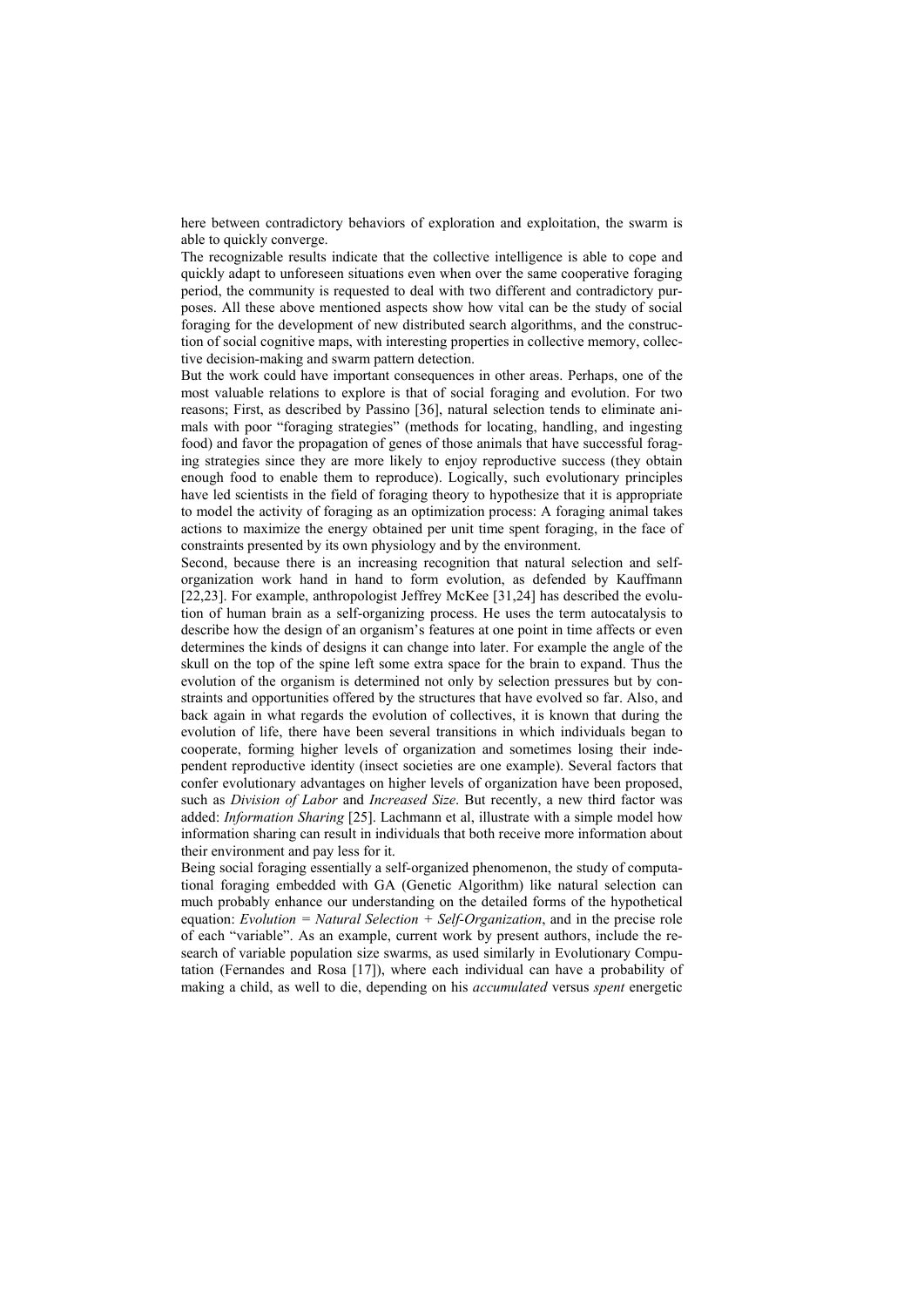resources. The system as a whole, then proceeds on the search space as a kind of distributed evolutionary swarm.

## **References**

- 1. Bak, P., *How Nature Works The Science of Self-Organized Criticality*, Springer-Verlag, 1996.
- 2. Ball, P., "Do Plants act like Computers?", Nature News Service, *MacMillan* Magazines Ltd, 21 Jan. 2004.
- 3. Bassler, B.L, "Small Talk: Cell-to-Cell Communication in Bacteria", *Cell*, Vol. 109, pp. 421-424, May 2002.
- 4. Ben-Jacob, E., Shochet, O., Tenenbaum, A., Cohen, I., Czirók, A., Vicsek, T., "Generic Modelling of Cooperative Growth in Bacterial Colonies", *Nature*, 368, pp. 46-49, 1994.
- 5. Ben-Jacob, E., "Bacterial Wisdom, Gödel's Theorem and Creative Genomic Webs", *Physica A*, 248, pp. 57-76, 1998.
- 6. Ben-Jacob, E., Becker, I., Shapira, Y., Levine, H., "Bacterial Linguistic Communication and Social Intelligence", *Trends in Microbiology*, Vol. 12/8, pp. 366-372, 2004.
- 7. Bonabeau, E., Theralauz, G., Deneubourg, J.-L., Camazine S., "Self-Organization in Social Insects", *Trends in Ecology and Evolution*, 12(5), 188-193, 1997.
- 8. Bonabeau, E., Dorigo, M., Theraulaz, G., *Swarm Intelligence: From Natural to Artificial Systems*, Santa Fe Institute in the Sciences of Complexity, Oxford Univ. Press, New York, Oxford, 1999.
- 9. Camazine, S., Deneubourg, J.-L., Franks, N.R., Sneyd, J., Theraulaz, G., Bonabeau, E., *Self-Organization in Biological Systems*, Princeton Studies in Complexity, Princeton University Press, Princeton and Oxford, 2001.
- 10. Castro, L.N., Timmis, J.I., *Artificial Immune Systems: A New Computational Intelligence Approach*, Springer-Verlag, 2002.
- 11. Castro, L.N., Von Zuben, F.J., *Recent Developments in Biologically Inspired Computing*, Eds., Idea Group Publishing Inc., 2005.
- 12. Chialvo, D.R., Millonas, M.M., "How Swarms build Cognitive Maps", In Steels, L. (Ed.): *The Biology and Technology of Intelligent Autonomous Agents*, 144, NATO ASI Series, 439-450, 1995.
- 13. Chialvo, D.R., "Critical Brain Networks", *Physica A*, 340, 4, 756, 2004.
- 14. Chowdhury, D., Nishinari, K., Schadschneider, A., "Self-Organized Patterns and Traffic Flow in Colonies of Organisms: from Bacteria and Social Insects to Vertebrates", special issue on Pattern Formation, in *Phase Transitions*, Taylor and Francis, vol. 77, 601, 2004.
- 15. Dasgupta, D., *Artificial Immune Systems and Their Applications*, Ed., Springer-Verlag, 1999.
- 16. Farmer, J.D., "A Rosetta Stone for Connectionism", in S. Forrest (Ed.), *Emergent Computation*, Cambridge, MA: The MIT Press, 1991.
- 17. Fernandes, C., Rosa, A.C., "Study on Non-random Mating and Varying Population Size in Genetic Algorithms using a Royal Road Function", IEEE CEC´01, Proc. of the 2001 IEEE Congress on Evolutionary Computation, pp. 60-66, 2001.
- 18. Grilo, A., Caetano, A., Rosa, A.C., "Agent based Artificial Immune System", Proc. GECCO-01, Vol. LBP, pp. 145-151, 2001.
- 19. Hofstadter, D.R., *Gödel, Escher, Bach: An Eternal Golden Braid*, New York: Basic Books, 1979.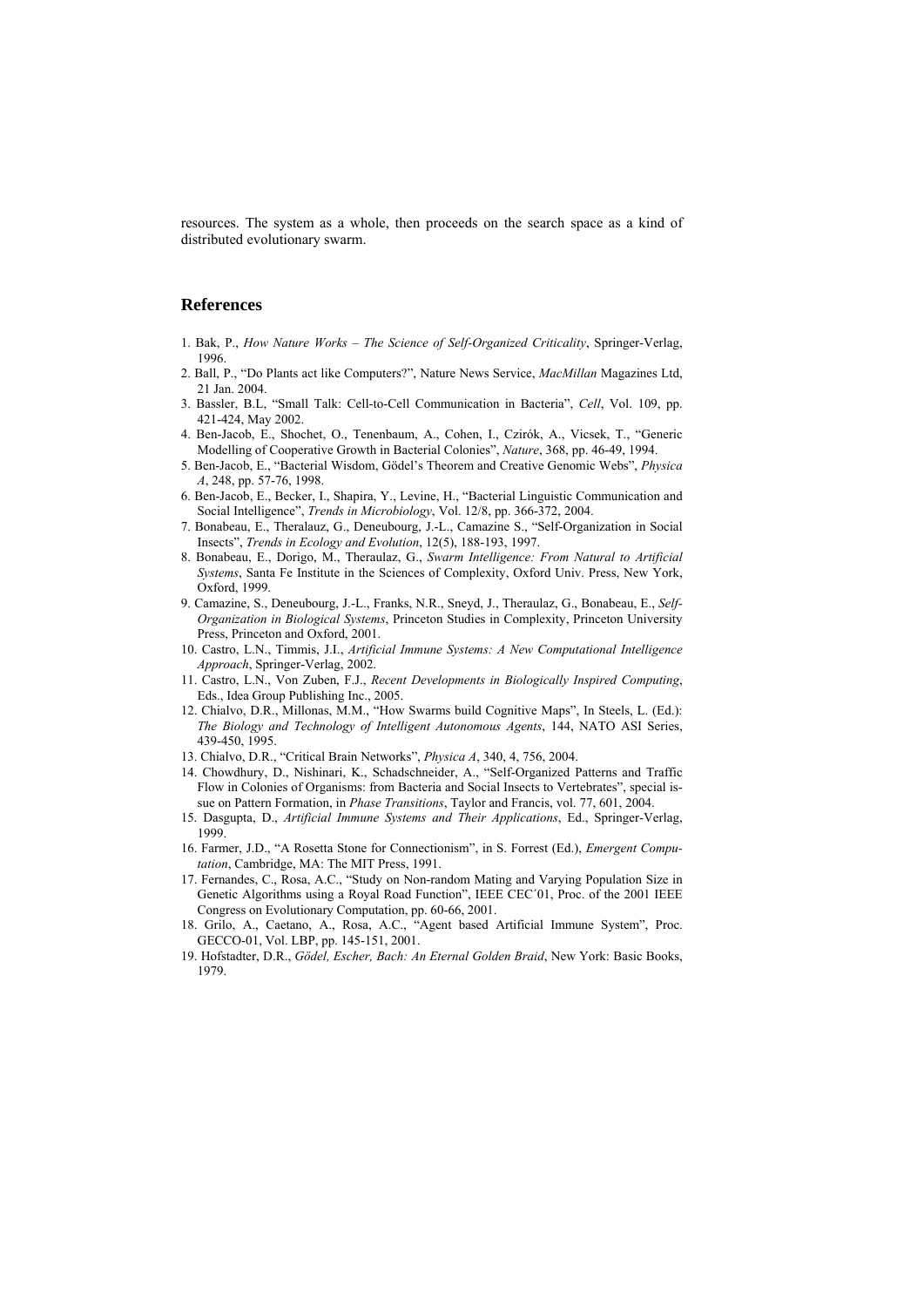- 20. Holland, O., Melhuish, C.: Stigmergy, "Self-Organization and Sorting in Collective Robotics", *Artificial Life*, Vol. 5, n. 2, MIT Press, 173-202, 1999.
- 21. Jeanne, R.L., "The Evolution of the Organization of Work in Social Insects", *Monit. Zool. Ital.*, 20, 119.133, 1986.
- 22. Kauffmann, S.A., *The Origins of Order: Self-Organization and Selection in Evolution*, New York: Oxford University Press, 1993.
- 23. Kauffmann, S.A., At *Home in the Universe: The Search for the Laws of Self-Organization and Complexity*, New York: Oxford University Press, 1995.
- 24. Kennedy, J. Eberhart, Russel C. and Shi, Y., *Swarm Intelligence*, Academic Press, Morgan Kaufmann Publ., San Diego, London, 2001.
- 25. Lachmann, M., Sella, G., Jablonka, E., "On Information Sharing and the Evolution of Collectives", Proc. of the Royal Society: *Biological Sciences*, 267, pp. 1265-1374, 2000.
- 26. Langton, C.G., "Computation at the Edge of Chaos", *Physica D*, 42, pp. 12-37, 1990.
- 27. Langton, C.G., "Life at the Edge of Chaos", in C.G. Langton (Ed.), *Artificial Life* II, Santa Fe Institute Studies in the Sciences of Complexity, Vol. 10, Reading, MA: Addison-Wesely, pp. 41-91, 1991.
- 28. Liu, Y., Passino, K.M., "Biomimicry of Social Foraging Bacteria for Distributed Optimization: Models, Principles, and Emergent Behaviors", Journal of Optimization Theory and Applications, Vol. 115, nº3, pp. 603-628, Dec. 2002.
- 29. Liu, Y., Passino, K.M., "Stable Social Foraging Swarms in a Noisy Environment," *IEEE Trans. on Automatic Control*, Vol. 49, No. 1, pp. 30-44, Jan. 2004.
- 30. Maree, A.F.M., Hogeweg, P., "How Amoeboids Self-Organize into a Fruiting Body: Multicellullar Coordination in *Dictyostelium discoideum*", PNAS, vol. 98, nº 7, pp. 3879-3883, 2001.
- 31. McKee, J.K., *The Riddled Chain: Change, Coincidence, and Chaos in Human Evolution*, Piscataway, NJ: Rutjers University Press, 2000.
- 32. Millonas, M.M., "A Connectionist-type model of Self-Organized Foraging and Emergent Behavior in Ant Swarms", *J. Theor. Biol.*, nº 159, 529, 1992.
- 33. Millonas, M.M., "Swarms, Phase Transitions and Collective Intelligence", In Langton, C.G. (Ed.): *Artificial Life III*, Santa Fe Institute, Studies in the Sciences of Complexity, Vol. XVII, Addison-Wesley, Reading, Massachusetts, 417-445, 1994.
- 34. Panait, L., Luke, S., "Evolving Foraging Behaviors", Proc. of the Ninth Int. Conf. on the Simulation and Synthesis of Living Systems, ALIFE-9, 2003.
- 35. Panait, L., Luke, S., "A Pheromone-based Utility Model for Collaborative Foraging", Proc. of the 2004 Conference on Autonomous Agents and Multiagent Systems, 2004.
- 36. Passino, K.M., "Biomimicry of Bacterial Foraging for Distributed Optimization and Control", *IEEE Control Systems Magazine*, pp. 52-67, June 2002.
- 37. Peak, D.A., West, J.D., Messinger, S.M., Mott, K.A., "Evidence for Complex, Collective Dynamics and Emergent, Distributed Computation in Plants", *PNAS*, Proc. of the National Academy of Sciences, USA, 101, pp. 918-922, 2004.
- 38. Pohlheim, H, "Genetic Algorithm MATLAB Toolbox Test Functions", MATLAB reference manual, version 1.2, *Mathworks*, 1997.
- 39. Ramos, V., Almeida, F., "Artificial Ant Colonies in Digital Image Habitats: A Mass Behavior Effect Study on Pattern Recognition", In Dorigo, M., Middendorf, M., Stuzle, T. (Eds.): *From Ant Colonies to Artificial Ants* - 2nd Int. Wkshp on Ant Algorithms, 113-116, 2000.
- 40. Ramos, V., "On the Implicit and on the Artificial Morphogenesis and Emergent Aesthetics in Autonomous Collective Systems", in ARCHITOPIA Book, *Art, Architecture and Science*, Institut D'Art Contemporain, J.L. Maubant et al. (Eds.), pp. 25-57, Chapter 2, ISBN 2905985631 – EAN 9782905985637, France, Feb. 2002.
- 41. Ramos,V., Merelo, Juan J., "Self-Organized Stigmergic Document Maps: Environment as a Mechanism for Context Learning", in AEB'2002 – *1st Spanish Conf. on Evolutionary and*